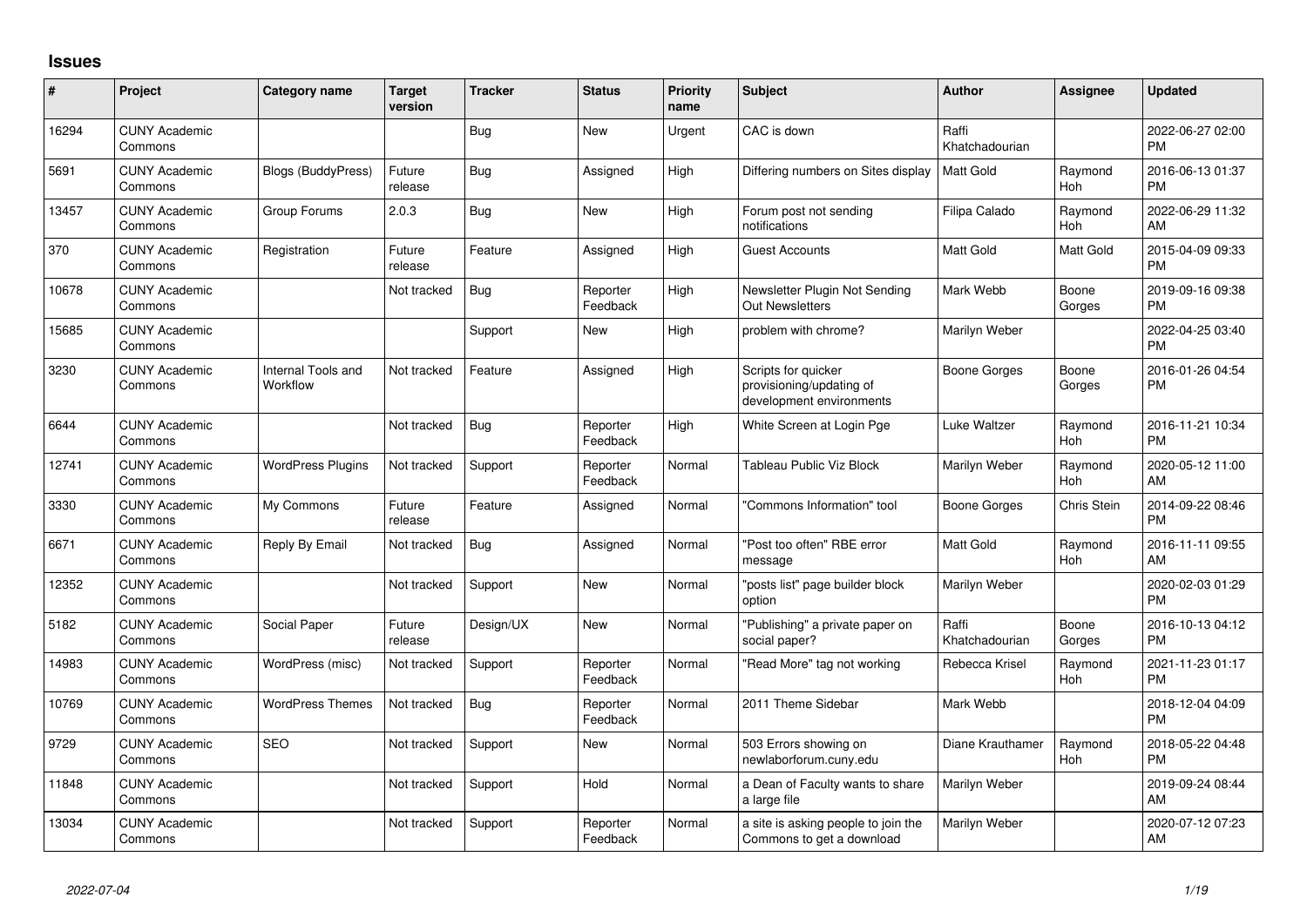| #     | Project                         | <b>Category name</b>     | <b>Target</b><br>version | <b>Tracker</b> | <b>Status</b>        | <b>Priority</b><br>name | <b>Subject</b>                                                                             | <b>Author</b>      | <b>Assignee</b>     | <b>Updated</b>                |
|-------|---------------------------------|--------------------------|--------------------------|----------------|----------------------|-------------------------|--------------------------------------------------------------------------------------------|--------------------|---------------------|-------------------------------|
| 481   | <b>CUNY Academic</b><br>Commons | Groups (misc)            | Future<br>release        | Feature        | Assigned             | Normal                  | ability to archive inactive groups<br>and blogs                                            | Michael Mandiberg  | Samantha<br>Raddatz | 2015-11-09 05:56<br><b>PM</b> |
| 11789 | <b>CUNY Academic</b><br>Commons | Courses                  | Future<br>release        | Feature        | <b>New</b>           | Normal                  | Ability to remove item from<br>Courses list                                                | Laurie Hurson      | Sonja Leix          | 2019-09-24 12:28<br><b>PM</b> |
| 5827  | <b>CUNY Academic</b><br>Commons | <b>Public Portfolio</b>  | Future<br>release        | <b>Bug</b>     | Assigned             | Normal                  | Academic Interests square bracket Scott voth<br>links not working                          |                    | <b>Chris Stein</b>  | 2016-08-11 11:59<br><b>PM</b> |
| 13255 | <b>CUNY Academic</b><br>Commons |                          | Not tracked              | Support        | Reporter<br>Feedback | Normal                  | Accessibility problems                                                                     | Marilyn Weber      |                     | 2020-09-01 05:48<br><b>PM</b> |
| 3939  | <b>CUNY Academic</b><br>Commons | <b>WordPress Plugins</b> | Future<br>release        | Bug            | Hold                 | Normal                  | Activity stream support for<br>Co-Authors Plus plugin                                      | Raymond Hoh        | Raymond<br>Hoh      | 2015-11-09 06:13<br><b>PM</b> |
| 4221  | <b>CUNY Academic</b><br>Commons | Group Forums             | Future<br>release        | Design/UX      | Assigned             | Normal                  | Add 'Number of Posts' display<br>option to Forum page                                      | Samantha Raddatz   | Samantha<br>Raddatz | 2015-06-26 02:21<br><b>PM</b> |
| 9895  | <b>CUNY Academic</b><br>Commons | Onboarding               | Future<br>release        | Feature        | Assigned             | Normal                  | Add "Accept Invitation"<br>link/button/function to Group<br>and/or Site invitation emails? | Luke Waltzer       | Boone<br>Gorges     | 2018-06-07 12:42<br><b>PM</b> |
| 10226 | <b>CUNY Academic</b><br>Commons | Courses                  | Future<br>release        | Feature        | New                  | Normal                  | Add "My Courses" to drop down<br>list                                                      | scott voth         | Boone<br>Gorges     | 2021-11-19 12:42<br><b>PM</b> |
| 5488  | <b>CUNY Academic</b><br>Commons | Social Paper             | Future<br>release        | Bug            | New                  | Normal                  | Add a "last edited by" field to<br>Social Paper group directories                          | Boone Gorges       |                     | 2016-04-21 10:05<br><b>PM</b> |
| 9835  | <b>CUNY Academic</b><br>Commons | Group Forums             | Future<br>release        | Bug            | Assigned             | Normal                  | add a "like" function?                                                                     | Marilyn Weber      | Erik Trainer        | 2018-06-05 01:49<br><b>PM</b> |
| 16307 | <b>CUNY Academic</b><br>Commons |                          |                          | <b>Bug</b>     | <b>New</b>           | Normal                  | Add brief messaging to<br>accept/decline group membership<br>requests                      | <b>Matt Gold</b>   | Boone<br>Gorges     | 2022-06-27 06:13<br><b>PM</b> |
| 3492  | <b>CUNY Academic</b><br>Commons | <b>WordPress Themes</b>  | Future<br>release        | Support        | Assigned             | Normal                  | Add CBOX theme to the<br>Commons                                                           | scott voth         | Raymond<br>Hoh      | 2014-10-08 05:55<br><b>PM</b> |
| 11945 | <b>CUNY Academic</b><br>Commons | Reckoning                | Future<br>release        | Feature        | Reporter<br>Feedback | Normal                  | Add Comments bubble to<br>Reckoning views                                                  | Boone Gorges       | Boone<br>Gorges     | 2019-11-12 05:14<br><b>PM</b> |
| 2573  | <b>NYCDH Community</b><br>Site  |                          |                          | Feature        | Reporter<br>Feedback | Normal                  | Add dh_nyc twitter list feed to site                                                       | <b>Mark Newton</b> | Matt Gold           | 2013-05-16 11:42<br><b>PM</b> |
| 2571  | <b>NYCDH Community</b><br>Site  |                          |                          | Feature        | Assigned             | Normal                  | Add Google custom search box to<br>homepage                                                | <b>Mark Newton</b> | Raymond<br>Hoh      | 2013-05-18 07:49<br><b>PM</b> |
| 3220  | <b>CUNY Academic</b><br>Commons | <b>Public Portfolio</b>  | Future<br>release        | Feature        | Assigned             | Normal                  | Add indent/outdent option to<br>Formatting Buttons on Profile<br>Page                      | <b>Matt Gold</b>   | Boone<br>Gorges     | 2014-05-21 10:39<br><b>PM</b> |
| 4222  | <b>CUNY Academic</b><br>Commons | <b>User Experience</b>   | Future<br>release        | Design/UX      | <b>New</b>           | Normal                  | Add information to 'Delete<br>Account' page                                                | Samantha Raddatz   | scott voth          | 2015-06-26 11:35<br>AM        |
| 4225  | <b>CUNY Academic</b><br>Commons | DiRT Integration         | Future<br>release        | Design/UX      | <b>New</b>           | Normal                  | Add information to DIRT page (in<br>Create a Group)                                        | Samantha Raddatz   | Matt Gold           | 2015-06-26 03:14<br><b>PM</b> |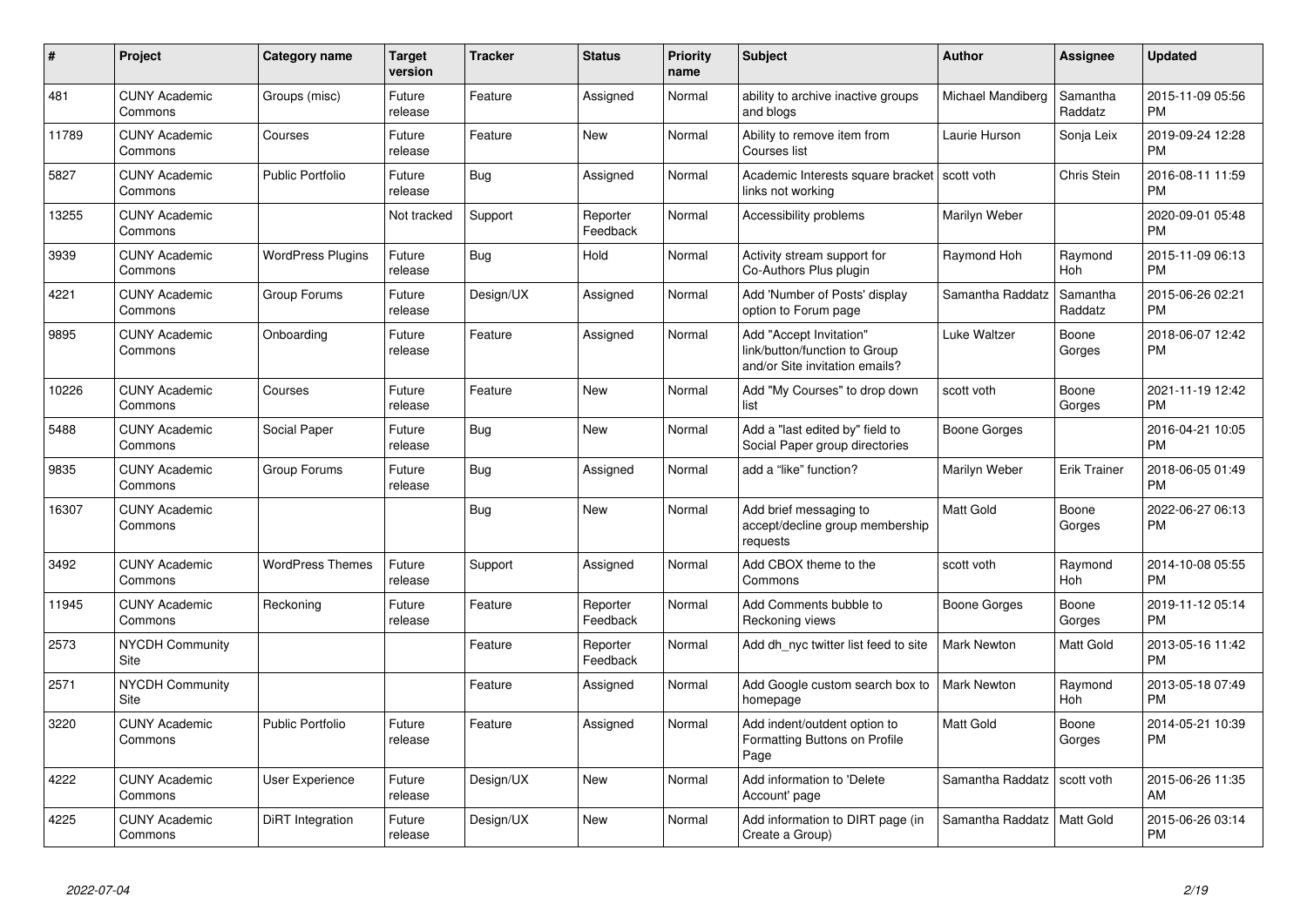| #     | Project                         | <b>Category name</b>     | Target<br>version | <b>Tracker</b> | <b>Status</b>        | <b>Priority</b><br>name | <b>Subject</b>                                                                       | <b>Author</b>           | Assignee            | <b>Updated</b>                |
|-------|---------------------------------|--------------------------|-------------------|----------------|----------------------|-------------------------|--------------------------------------------------------------------------------------|-------------------------|---------------------|-------------------------------|
| 4226  | <b>CUNY Academic</b><br>Commons | <b>BuddyPress Docs</b>   | Future<br>release | Design/UX      | New                  | Normal                  | Add option to connect a Doc with<br>a Group                                          | Samantha Raddatz        | Samantha<br>Raddatz | 2015-09-09 04:08<br><b>PM</b> |
| 16290 | <b>CUNY Academic</b><br>Commons |                          |                   | Feature        | Reporter<br>Feedback | Normal                  | Add Table Of Contents Block<br>plug-in                                               | Raffi<br>Khatchadourian |                     | 2022-06-24 10:26<br>AM.       |
| 5199  | <b>CUNY Academic</b><br>Commons | Social Paper             | Future<br>release | Feature        | <b>New</b>           | Normal                  | add tables to the SP editor                                                          | Marilyn Weber           |                     | 2016-10-24 11:27<br>AM        |
| 554   | <b>CUNY Academic</b><br>Commons | BuddyPress (misc)        | Future<br>release | Feature        | Assigned             | Normal                  | Add Trackback notifications to<br>site-wide activity feed                            | <b>Matt Gold</b>        | Boone<br>Gorges     | 2015-11-09 06:19<br><b>PM</b> |
| 2574  | <b>NYCDH Community</b><br>Site  |                          |                   | Feature        | Assigned             | Normal                  | Add Way to Upload Files to<br>Groups                                                 | <b>Mark Newton</b>      | Raymond<br>Hoh      | 2013-05-18 07:46<br><b>PM</b> |
| 15613 | <b>CUNY Academic</b><br>Commons |                          | 2.0.3             | Feature        | Reporter<br>Feedback | Normal                  | Adding "Passster" plugin                                                             | Laurie Hurson           |                     | 2022-06-29 11:32<br><b>AM</b> |
| 14504 | <b>CUNY Academic</b><br>Commons |                          | Not tracked       | Publicity      | Reporter<br>Feedback | Normal                  | Adding showcases to home page<br>menu                                                | Laurie Hurson           | Boone<br>Gorges     | 2022-01-19 03:26<br><b>PM</b> |
| 11393 | <b>CUNY Academic</b><br>Commons |                          | Not tracked       | Publicity      | <b>New</b>           | Normal                  | After 1.15 release, ceate a hero<br>slide and post about adding a site<br>to a group | scott voth              | Patrick<br>Sweeney  | 2019-05-14 10:32<br>AM        |
| 15370 | <b>CUNY Academic</b><br>Commons |                          |                   | Support        | Reporter<br>Feedback | Normal                  | All-in-One Event Calendar?                                                           | Marilyn Weber           |                     | 2022-02-17 11:03<br><b>AM</b> |
| 3308  | <b>CUNY Academic</b><br>Commons | Group Invitations        | Future<br>release | Feature        | Assigned             | Normal                  | Allow members to rescind group<br>invitations                                        | Matt Gold               | Boone<br>Gorges     | 2015-04-01 08:53<br><b>PM</b> |
| 4635  | <b>CUNY Academic</b><br>Commons | Authentication           | Future<br>release | Feature        | New                  | Normal                  | Allow non-WP authentication                                                          | Boone Gorges            | Sonja Leix          | 2019-03-01 02:05<br><b>PM</b> |
| 13835 | <b>CUNY Academic</b><br>Commons | WordPress (misc)         | Future<br>release | Feature        | <b>New</b>           | Normal                  | Allow OneSearch widget to have<br>'CUNY' as campus                                   | Boone Gorges            | Boone<br>Gorges     | 2021-11-19 12:39<br><b>PM</b> |
| 6332  | <b>CUNY Academic</b><br>Commons | WordPress (misc)         | Future<br>release | Feature        | <b>New</b>           | Normal                  | Allow uploaded files to be marked<br>as private in an ad hoc way                     | Boone Gorges            |                     | 2016-10-17 11:41<br><b>PM</b> |
| 2523  | <b>CUNY Academic</b><br>Commons | <b>BuddyPress Docs</b>   | Future<br>release | Feature        | Assigned             | Normal                  | Allow Users to Upload Images to<br><b>BP</b> Docs                                    | Matt Gold               | Boone<br>Gorges     | 2015-11-09 06:14<br><b>PM</b> |
| 15176 | <b>CUNY Academic</b><br>Commons |                          | Not tracked       | Support        | Reporter<br>Feedback | Normal                  | Archiving Q Writing & Old<br>Wordpress Sites on the Commons                          | Laurie Hurson           |                     | 2022-02-08 10:28<br>AM        |
| 5489  | <b>CUNY Academic</b><br>Commons | Social Paper             | Future<br>release | Feature        | <b>New</b>           | Normal                  | Asc/desc sorting for Social Paper<br>directories                                     | Boone Gorges            |                     | 2016-04-21 10:06<br><b>PM</b> |
| 11243 | <b>CUNY Academic</b><br>Commons | BuddyPress (misc)        | Future<br>release | Bug            | <b>New</b>           | Normal                  | Audit bp-custom.php                                                                  | Raymond Hoh             | Raymond<br>Hoh      | 2022-04-26 11:59<br><b>AM</b> |
| 9211  | <b>CUNY Academic</b><br>Commons | <b>WordPress Plugins</b> | Future<br>release | Support        | Reporter<br>Feedback | Normal                  | Auto-Role Setting in Forum Plugin<br><b>Causing Some Confusion</b>                   | Luke Waltzer            | Boone<br>Gorges     | 2018-03-13 11:44<br><b>AM</b> |
| 13466 | <b>CUNY Academic</b><br>Commons | Cavalcade                | Future<br>release | Feature        | <b>New</b>           | Normal                  | Automated cleanup for duplicate<br>Cavalcade tasks                                   | Boone Gorges            | Boone<br>Gorges     | 2020-10-13 05:24<br><b>PM</b> |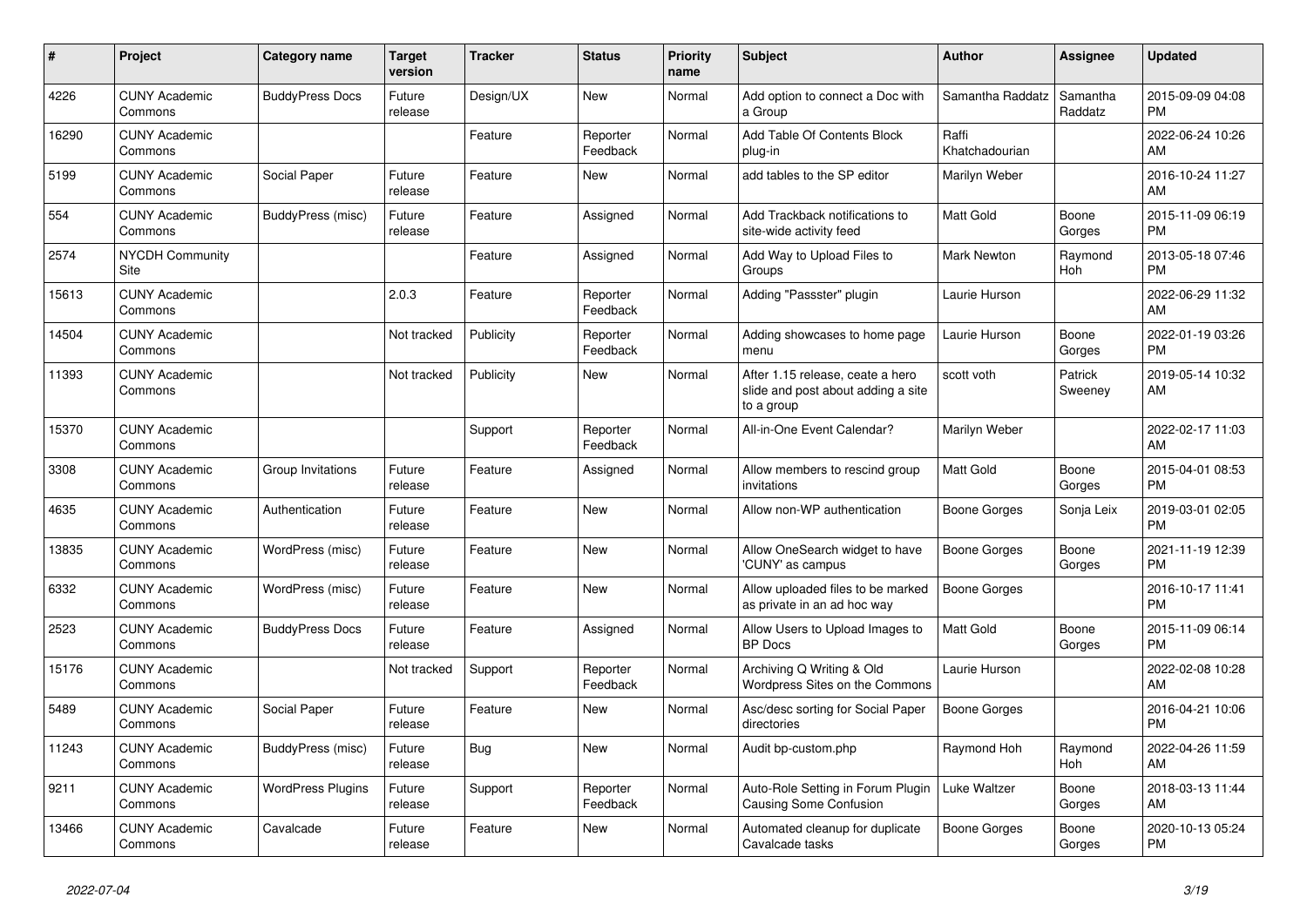| #     | Project                         | <b>Category name</b>     | <b>Target</b><br>version | Tracker    | <b>Status</b>        | <b>Priority</b><br>name | Subject                                                                                    | Author                  | Assignee          | <b>Updated</b>                |
|-------|---------------------------------|--------------------------|--------------------------|------------|----------------------|-------------------------|--------------------------------------------------------------------------------------------|-------------------------|-------------------|-------------------------------|
| 11787 | <b>CUNY Academic</b><br>Commons |                          | Not tracked              | Support    | Reporter<br>Feedback | Normal                  | automated comments notifications<br>on ZenDesk                                             | Marilyn Weber           |                   | 2019-08-26 06:18<br><b>PM</b> |
| 3193  | <b>CUNY Academic</b><br>Commons | Group Forums             | Future<br>release        | Feature    | Assigned             | Normal                  | bbPress 2.x dynamic roles and<br><b>RBE</b>                                                | <b>Boone Gorges</b>     | Boone<br>Gorges   | 2014-09-30 01:30<br>PM        |
| 15923 | <b>CUNY Academic</b><br>Commons |                          | Not tracked              | Feature    | Reporter<br>Feedback | Normal                  | <b>Bellows Plugin Adjustments</b>                                                          | Laurie Hurson           |                   | 2022-04-20 10:10<br>AM        |
| 14309 | <b>CUNY Academic</b><br>Commons | Group Library            | Future<br>release        | Feature    | New                  | Normal                  | Better handling of<br>bp_group_document file download<br>attempts when file is not present | <b>Boone Gorges</b>     | Boone<br>Gorges   | 2021-11-19 12:28<br>PM        |
| 635   | <b>CUNY Academic</b><br>Commons | BuddyPress (misc)        | Future<br>release        | Feature    | Assigned             | Normal                  | Big Blue Button -<br>Videoconferencing in Groups and<br>Blogs                              | Matt Gold               | Boone<br>Gorges   | 2011-03-14 03:24<br>PM        |
| 12911 | <b>CUNY Academic</b><br>Commons |                          | Not tracked              | Feature    | New                  | Normal                  | Block access to xmlrpc.php based<br>on User-Agent                                          | <b>Boone Gorges</b>     | Boone<br>Gorges   | 2020-06-09 05:12<br><b>PM</b> |
| 14113 | <b>CUNY Academic</b><br>Commons | WordPress (misc)         | Future<br>release        | <b>Bug</b> | Hold                 | Normal                  | Block Editor Not Working on this<br>page - Json error                                      | scott voth              | Boone<br>Gorges   | 2021-03-05 11:01<br>AM        |
| 11415 | <b>CUNY Academic</b><br>Commons | <b>WordPress Plugins</b> | Not tracked              | Bug        | Reporter<br>Feedback | Normal                  | <b>Blog Subscriptions in Jetpack</b>                                                       | Laurie Hurson           |                   | 2019-05-14 10:34<br>AM        |
| 7624  | <b>CUNY Academic</b><br>Commons | BuddyPress (misc)        | Future<br>release        | Design/UX  | New                  | Normal                  | <b>BP</b> Notifications                                                                    | Luke Waltzer            | Paige Dupont      | 2017-02-08 10:43<br><b>PM</b> |
| 3042  | <b>CUNY Academic</b><br>Commons | <b>Public Portfolio</b>  | Future<br>release        | Feature    | Assigned             | Normal                  | Browsing member interests                                                                  | <b>Matt Gold</b>        | Boone<br>Gorges   | 2015-03-21 09:04<br>PM        |
| 618   | <b>CUNY Academic</b><br>Commons | <b>BuddyPress Docs</b>   | Future<br>release        | Feature    | Assigned             | Normal                  | <b>BuddyPress Docs: export formats</b>                                                     | <b>Boone Gorges</b>     | Boone<br>Gorges   | 2015-11-09 05:38<br><b>PM</b> |
| 364   | <b>CUNY Academic</b><br>Commons | <b>WordPress Plugins</b> | Future<br>release        | Feature    | New                  | Normal                  | <b>Bulletin Board</b>                                                                      | <b>Matt Gold</b>        |                   | 2015-01-05 08:50<br><b>PM</b> |
| 4980  | <b>CUNY Academic</b><br>Commons | Home Page                | Future<br>release        | Feature    | Assigned             | Normal                  | CAC Featured Content -- Adding<br>Randomization                                            | Matt Gold               | Boone<br>Gorges   | 2016-12-12 03:01<br><b>PM</b> |
| 2167  | <b>CUNY Academic</b><br>Commons | WordPress (misc)         | Future<br>release        | Bug        | Assigned             | Normal                  | <b>CAC-Livestream Plugin Issues</b>                                                        | <b>Michael Smith</b>    | Dominic<br>Giglio | 2015-01-02 03:06<br><b>PM</b> |
| 13975 | <b>CUNY Academic</b><br>Commons | Social Paper             | Not tracked              | Support    | Reporter<br>Feedback | Normal                  | can't approve comments on Social   Marilyn Weber<br>Paper paper                            |                         |                   | 2021-02-12 09:33<br>AM        |
| 15516 | <b>CUNY Academic</b><br>Commons | <b>WordPress Plugins</b> |                          | <b>Bug</b> | Reporter<br>Feedback | Normal                  | Can't publish or save draft of post<br>on wordpress.com                                    | Raffi<br>Khatchadourian | Raymond<br>Hoh    | 2022-03-02 05:52<br>PM        |
| 6755  | <b>CUNY Academic</b><br>Commons | WordPress (misc)         | Future<br>release        | Bug        | New                  | Normal                  | Cannot Deactivate Plugin                                                                   | Laura Kane              |                   | 2016-11-16 01:12<br><b>PM</b> |
| 11649 | <b>CUNY Academic</b><br>Commons | <b>WordPress Plugins</b> | 2.0.3                    | <b>Bug</b> | In Progress          | Normal                  | CC license displayed on every<br>page                                                      | Gina Cherry             | Raymond<br>Hoh    | 2022-06-29 11:32<br>AM        |
| 14184 | <b>CUNY Academic</b><br>Commons | Public Portfolio         | Future<br>release        | Feature    | New                  | Normal                  | Centralized mechanism for storing<br>Campus affiliations                                   | Boone Gorges            | Boone<br>Gorges   | 2022-01-04 11:35<br>AM        |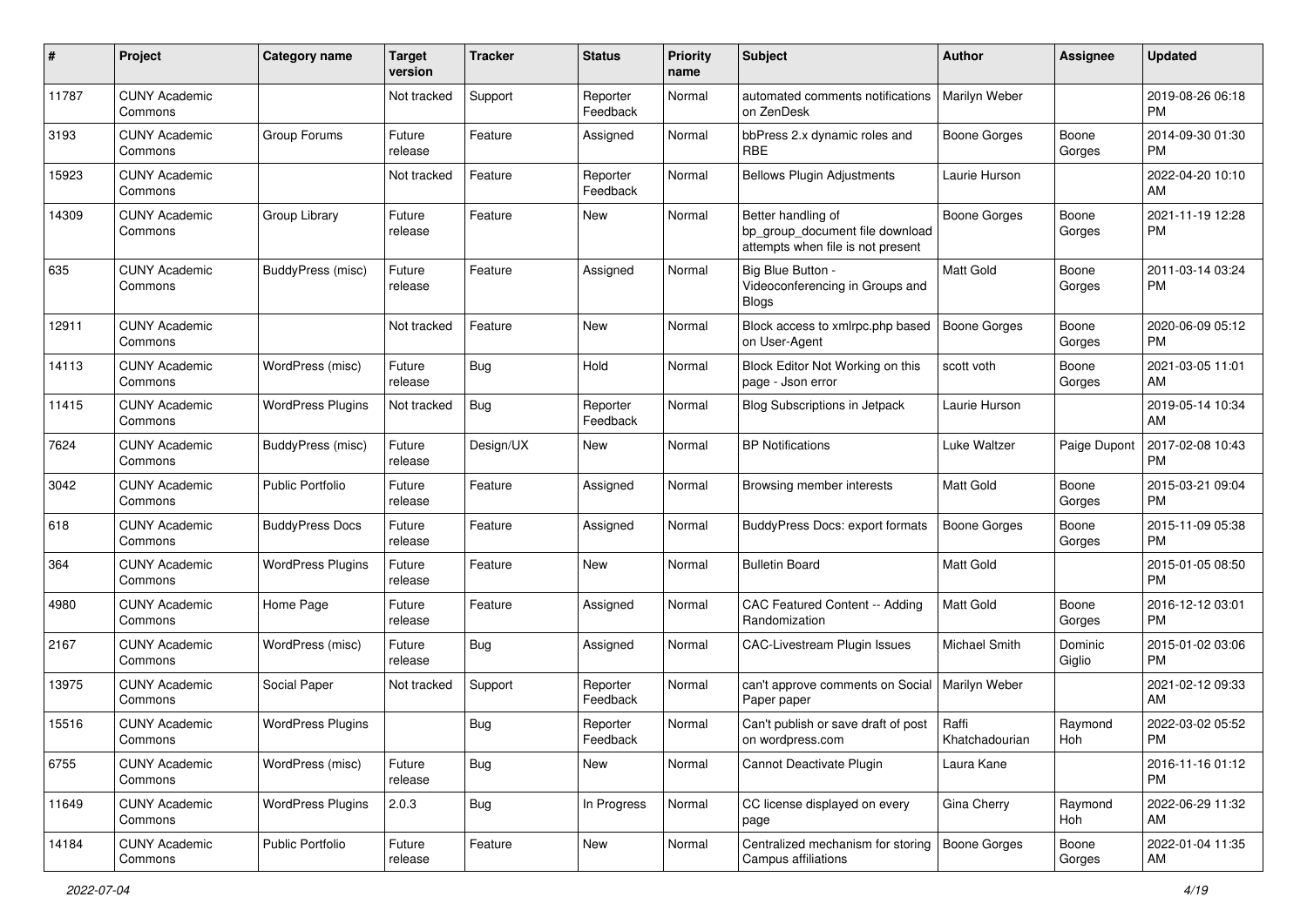| #     | <b>Project</b>                  | Category name              | <b>Target</b><br>version | <b>Tracker</b> | <b>Status</b>        | <b>Priority</b><br>name | <b>Subject</b>                                                        | <b>Author</b>         | Assignee            | <b>Updated</b>                |
|-------|---------------------------------|----------------------------|--------------------------|----------------|----------------------|-------------------------|-----------------------------------------------------------------------|-----------------------|---------------------|-------------------------------|
| 4404  | <b>CUNY Academic</b><br>Commons | <b>Public Portfolio</b>    | Future<br>release        | Design/UX      | Assigned             | Normal                  | Change color of permissions info<br>on portfolio editing interface    | <b>Matt Gold</b>      | Samantha<br>Raddatz | 2015-08-11 05:28<br><b>PM</b> |
| 11624 | <b>CUNY Academic</b><br>Commons | WordPress (misc)           | Not tracked              | Support        | New                  | Normal                  | Change pages into posts or swap<br>database for a Commons site?       | Stephen Klein         | Raymond<br>Hoh      | 2019-07-09 11:04<br>AM        |
| 5992  | <b>CUNY Academic</b><br>Commons | <b>Email Notifications</b> | Future<br>release        | Feature        | New                  | Normal                  | Changing the From line of<br>autogenerated blog emails                | Marilyn Weber         |                     | 2018-09-27 05:19<br><b>PM</b> |
| 10657 | <b>CUNY Academic</b><br>Commons |                            | Not tracked              | Support        | Reporter<br>Feedback | Normal                  | child theme problems                                                  | Marilyn Weber         |                     | 2018-11-08 01:19<br><b>PM</b> |
| 14994 | <b>CUNY Academic</b><br>Commons | cdev.gc.cuny.edu           | Not tracked              | Support        | In Progress          | Normal                  | Clear Cache on CDEV                                                   | scott voth            | Raymond<br>Hoh      | 2021-12-07 03:51<br><b>PM</b> |
| 9346  | <b>CUNY Academic</b><br>Commons | WordPress (misc)           | Not tracked              | Bug            | <b>New</b>           | Normal                  | Clone cetls.bmcc.cuny.edu for<br>development                          | Owen Roberts          | Raymond<br>Hoh      | 2018-03-06 05:35<br><b>PM</b> |
| 11449 | <b>CUNY Academic</b><br>Commons | WordPress - Media          | Not tracked              | Support        | Reporter<br>Feedback | Normal                  | Cloning Media Library for JITP<br>from Staging to Production Site     | <b>Patrick DeDauw</b> | Boone<br>Gorges     | 2019-05-13 12:00<br><b>PM</b> |
| 10982 | <b>CUNY Academic</b><br>Commons | Domain Mapping             | Not tracked              | Support        | Reporter<br>Feedback | Normal                  | <b>CNAME</b> question                                                 | scott voth            |                     | 2019-01-22 04:29<br><b>PM</b> |
| 13331 | <b>CUNY Academic</b><br>Commons | Site cloning               | Future<br>release        | Bug            | <b>New</b>           | Normal                  | Combine Site Template and Clone   Boone Gorges<br>operations          |                       | Jeremy Felt         | 2021-11-19 12:39<br><b>PM</b> |
| 11519 | <b>CUNY Academic</b><br>Commons |                            | Not tracked              | Support        | Assigned             | Normal                  | comment option not appearing                                          | Marilyn Weber         |                     | 2019-09-24 10:28<br>AM        |
| 12573 | <b>CUNY Academic</b><br>Commons | <b>WordPress Plugins</b>   | Future<br>release        | <b>Bug</b>     | <b>New</b>           | Normal                  | <b>CommentPress Core Issues</b>                                       | scott voth            |                     | 2020-03-24 04:32<br><b>PM</b> |
| 8078  | <b>CUNY Academic</b><br>Commons | <b>WordPress Plugins</b>   | Future<br>release        | System Upgrade | Assigned             | Normal                  | <b>CommentPress Updates</b>                                           | Margaret Galvan       | Christian<br>Wach   | 2017-05-08 03:49<br><b>PM</b> |
| 11149 | <b>CUNY Academic</b><br>Commons |                            | Not tracked              | Support        | Reporter<br>Feedback | Normal                  | comments getting blocked                                              | Marilyn Weber         | Raymond<br>Hoh      | 2019-03-26 11:40<br>AM        |
| 14394 | <b>CUNY Academic</b><br>Commons |                            | Not tracked              | Feature        | New                  | Normal                  | Commons News Site - redesign                                          | scott voth            | scott voth          | 2021-09-14 10:46<br>AM        |
| 3473  | <b>CUNY Academic</b><br>Commons | <b>User Experience</b>     | Future<br>release        | Feature        | Assigned             | Normal                  | Commons profile: Add help info<br>about "Positions" replacing "title" | Keith Miyake          | Samantha<br>Raddatz | 2015-11-09 02:28<br><b>PM</b> |
| 14936 | <b>CUNY Academic</b><br>Commons |                            |                          | Bug            | New                  | Normal                  | Commons websites blocked by<br>SPS campus network                     | Laurie Hurson         |                     | 2021-11-03 03:57<br><b>PM</b> |
| 8756  | <b>CUNY Academic</b><br>Commons | Group Blogs                | Future<br>release        | Feature        | Hold                 | Normal                  | Connect multiple blogs to one<br>group?                               | Matt Gold             | Boone<br>Gorges     | 2017-09-30 10:42<br>AM        |
| 599   | <b>CUNY Academic</b><br>Commons | BuddyPress (misc)          | Future<br>release        | Feature        | Assigned             | Normal                  | Consider adding rating plugins for<br><b>BuddyPress/BBPress</b>       | Matt Gold             | Boone<br>Gorges     | 2011-08-22 06:50<br><b>PM</b> |
| 13949 | <b>CUNY Academic</b><br>Commons |                            | Not tracked              | Bug            | <b>New</b>           | Normal                  | Continued debugging of runaway<br>MySQL connections                   | Matt Gold             | Boone<br>Gorges     | 2021-09-14 10:42<br>AM        |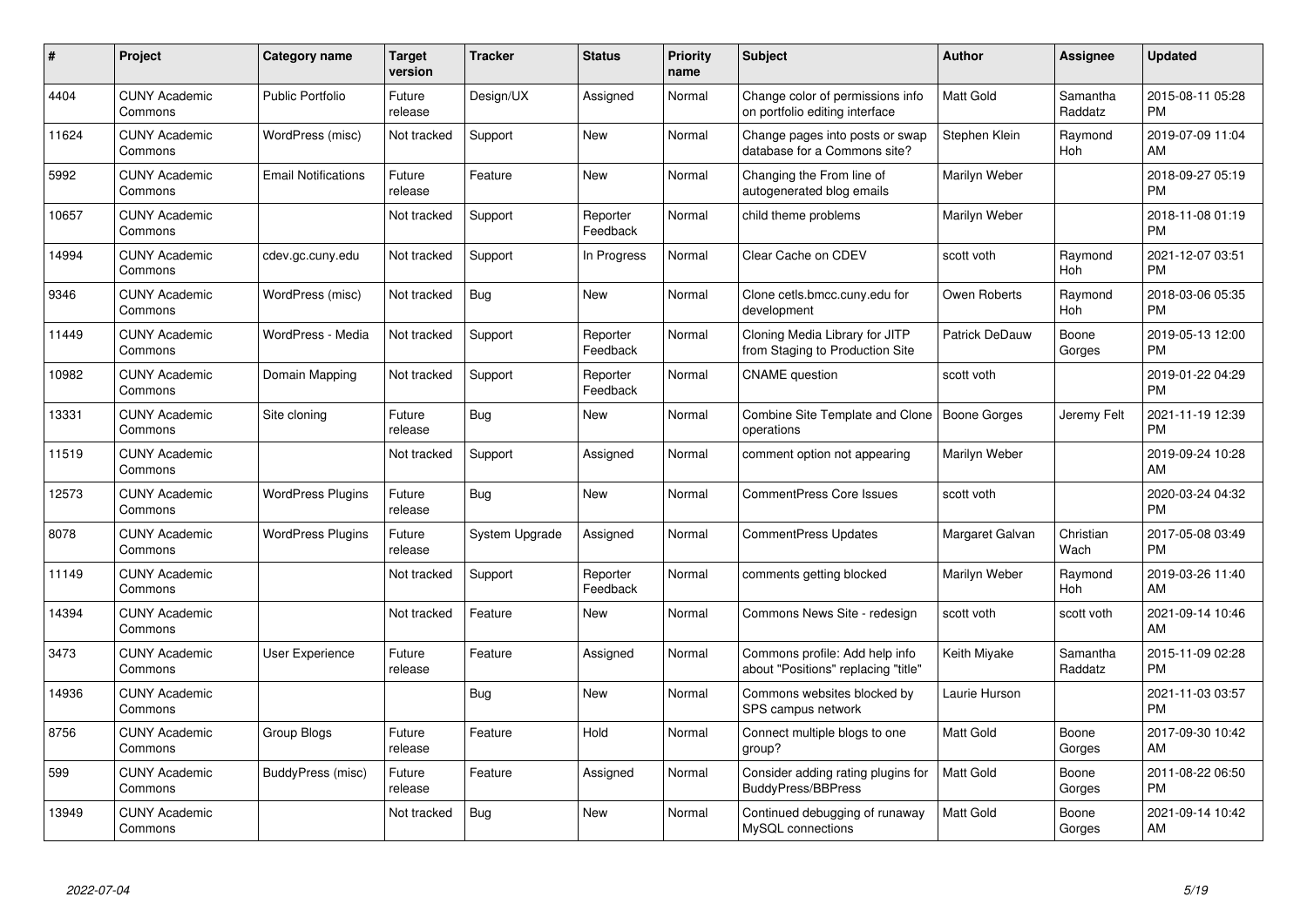| #     | Project                                                                 | <b>Category name</b>    | <b>Target</b><br>version | <b>Tracker</b> | <b>Status</b> | <b>Priority</b><br>name | Subject                                                                                   | Author                  | <b>Assignee</b>     | <b>Updated</b>                |
|-------|-------------------------------------------------------------------------|-------------------------|--------------------------|----------------|---------------|-------------------------|-------------------------------------------------------------------------------------------|-------------------------|---------------------|-------------------------------|
| 4238  | <b>CUNY Academic</b><br>Commons                                         | Events                  | Future<br>release        | Feature        | Assigned      | Normal                  | Copy Events to Other Groups?                                                              | <b>Matt Gold</b>        | Boone<br>Gorges     | 2015-07-02 10:08<br>AM        |
| 3509  | <b>CUNY Academic</b><br>Commons                                         | Publicity               | 1.7                      | Publicity      | New           | Normal                  | Create 1.7 digital signage imagery                                                        | Micki Kaufman           | Marilyn<br>Weber    | 2014-10-01 12:40<br><b>PM</b> |
| 8837  | <b>CUNY Academic</b><br>Commons                                         |                         | Not tracked              | Feature        | Assigned      | Normal                  | Create a form to request info from<br>people requesting premium<br>themes and plugins     | Matt Gold               | Marilyn<br>Weber    | 2017-11-14 03:35<br><b>PM</b> |
| 9643  | <b>CUNY Academic</b><br>Commons                                         | Publicity               | Not tracked              | Feature        | New           | Normal                  | Create a page on the Commons<br>for logos etc.                                            | Stephen Real            | Stephen Real        | 2018-04-24 10:53<br>AM        |
| 2753  | <b>CUNY Academic</b><br>Commons                                         | <b>Public Portfolio</b> | Future<br>release        | Feature        | <b>New</b>    | Normal                  | Create actual actual tagification in<br>academic interests and other<br>fields            | Micki Kaufman           | Boone<br>Gorges     | 2015-01-05 08:52<br>РM        |
| 3657  | <b>CUNY Academic</b><br>Commons                                         | WordPress (misc)        | Not tracked              | Feature        | New           | Normal                  | Create alert for GC email<br>addresses                                                    | Matt Gold               | Matt Gold           | 2016-04-14 11:29<br>PM        |
| 5955  | <b>CUNY Academic</b><br>Commons                                         | Outreach                | Future<br>release        | Feature        | Assigned      | Normal                  | Create auto-newsletter for<br>commons members                                             | <b>Matt Gold</b>        | Luke Waltzer        | 2016-08-30 10:34<br>AM        |
| 6115  | <b>CUNY Academic</b><br>Commons                                         | Publicity               | Not tracked              | Feature        | Assigned      | Normal                  | create digital signage for GC                                                             | Matt Gold               | scott voth          | 2016-10-11 10:09<br><b>PM</b> |
| 636   | <b>CUNY Academic</b><br>Commons                                         | WordPress (misc)        | Not tracked              | Support        | Assigned      | Normal                  | Create Lynda.com-like Table of<br>Contents for Prospective Tutorial<br><b>Screencasts</b> | Matt Gold               | scott voth          | 2016-02-23 03:12<br><b>PM</b> |
| 365   | <b>CUNY Academic</b><br>Commons                                         | WordPress (misc)        | Future<br>release        | Feature        | Assigned      | Normal                  | <b>Create Mouseover Tooltips</b><br>throughout Site                                       | Matt Gold               | Chris Stein         | 2015-11-09 06:18<br>PM        |
| 4053  | <b>CUNY Academic</b><br>Commons                                         | Events                  | Future<br>release        | Feature        | Assigned      | Normal                  | Create new tab for past events                                                            | Matt Gold               | Boone<br>Gorges     | 2015-05-12 02:10<br>PM        |
| 12062 | AD/O365 Transition<br>from NonMatric to<br><b>Matriculated Students</b> |                         |                          | Feature        | In Progress   | Normal                  | create solution and console<br>project                                                    | Emilio Rodriguez        | Emilio<br>Rodriguez | 2019-11-12 03:56<br>РM        |
| 10439 | <b>CUNY Academic</b><br>Commons                                         | Design                  | 2.1.0                    | Design/UX      | New           | Normal                  | Create Style Guide for Commons                                                            | Sonja Leix              | Sara Cannon         | 2022-06-28 01:43<br>PM        |
| 8666  | <b>CUNY Academic</b><br>Commons                                         | Teaching                | Not tracked              | Documentation  | Assigned      | Normal                  | Create Teaching on the Commons<br>Resource Page                                           | Matt Gold               | Laurie Hurson       | 2019-09-23 03:16<br><b>PM</b> |
| 8440  | <b>CUNY Academic</b><br>Commons                                         | Onboarding              | Not tracked              | Bug            | New           | Normal                  | Create Test Email Accounts for<br><b>Onboarding Project</b>                               | Stephen Real            | Stephen Real        | 2017-08-01 09:49<br><b>PM</b> |
| 287   | <b>CUNY Academic</b><br>Commons                                         | WordPress (misc)        | Future<br>release        | Feature        | Assigned      | Normal                  | Create troubleshooting tool for<br>account sign-up                                        | Matt Gold               | Boone<br>Gorges     | 2015-11-09 06:17<br>PM        |
| 14787 | <b>CUNY Academic</b><br>Commons                                         | Plugin Packages         | Future<br>release        | Feature        | <b>New</b>    | Normal                  | Creating a "Design" plugin<br>package                                                     | Laurie Hurson           | scott voth          | 2022-04-27 04:56<br>PM        |
| 5183  | <b>CUNY Academic</b><br>Commons                                         | Social Paper            | Future<br>release        | Design/UX      | New           | Normal                  | Creating a new paper when<br>viewing an existing paper                                    | Raffi<br>Khatchadourian | Samantha<br>Raddatz | 2016-02-02 12:09<br>PM        |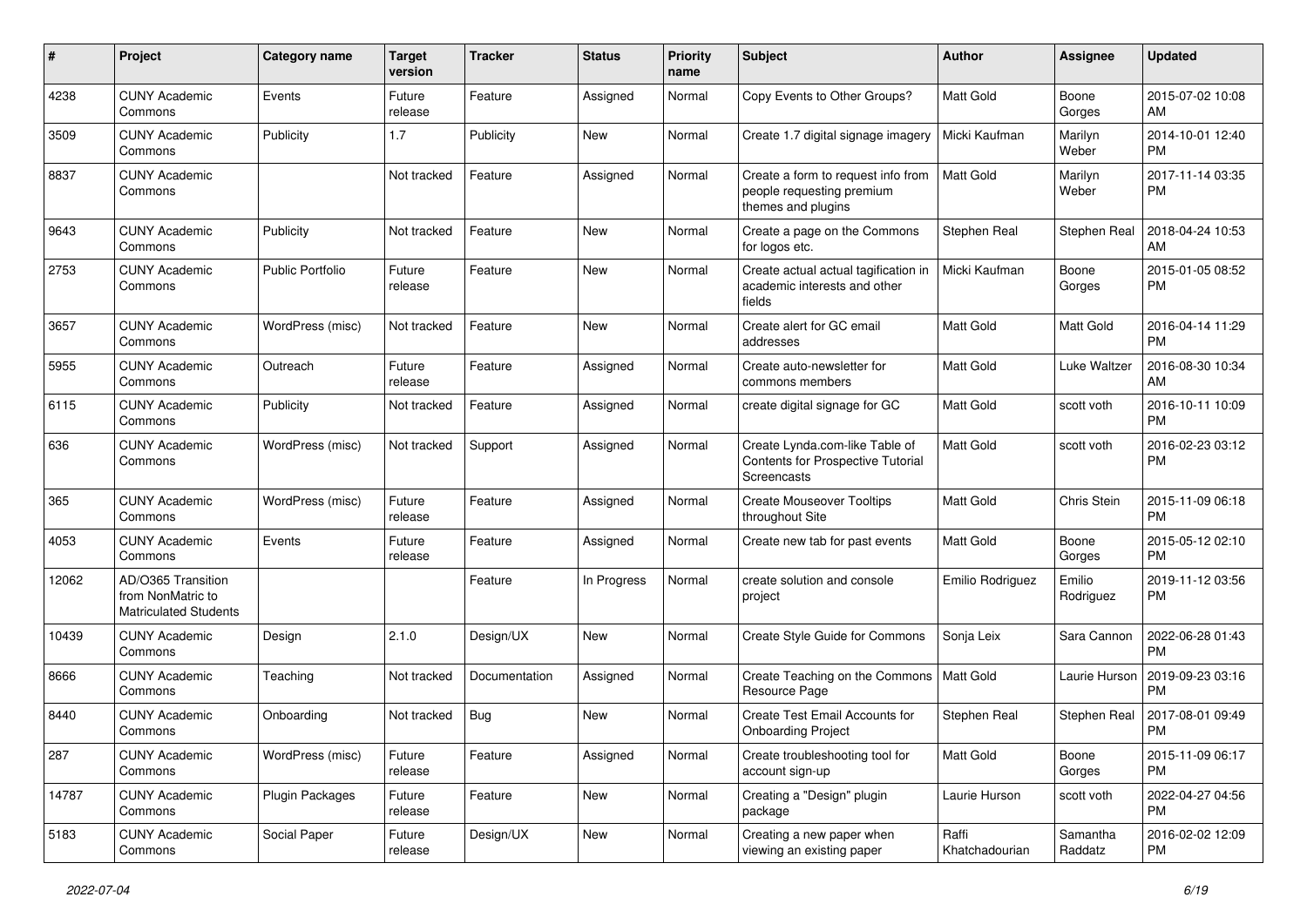| #     | <b>Project</b>                  | Category name            | <b>Target</b><br>version | <b>Tracker</b> | <b>Status</b>        | <b>Priority</b><br>name | <b>Subject</b>                                                       | <b>Author</b>       | Assignee        | <b>Updated</b>                |
|-------|---------------------------------|--------------------------|--------------------------|----------------|----------------------|-------------------------|----------------------------------------------------------------------|---------------------|-----------------|-------------------------------|
| 13328 | <b>CUNY Academic</b><br>Commons | Group Forums             | Not tracked              | Bug            | Reporter<br>Feedback | Normal                  | cross-posting in two related<br>groups                               | Marilyn Weber       | Raymond<br>Hoh  | 2020-09-15 10:39<br><b>PM</b> |
| 13946 | <b>CUNY Academic</b><br>Commons | <b>WordPress Plugins</b> | 2.1.0                    | Support        | Assigned             | Normal                  | Custom Embed handler For<br>OneDrive files                           | scott voth          | Raymond<br>Hoh  | 2022-05-26 10:46<br>AM        |
| 3192  | <b>CUNY Academic</b><br>Commons | Group Forums             | Future<br>release        | Feature        | Assigned             | Normal                  | Customizable forum views for<br>bbPress 2.x group forums             | Boone Gorges        | Raymond<br>Hoh  | 2015-11-09 12:47<br><b>PM</b> |
| 6665  | <b>CUNY Academic</b><br>Commons |                          | Not tracked              | Publicity      | New                  | Normal                  | Dead Link in 1.10 announcement<br>post                               | Paige Dupont        | Stephen Real    | 2016-12-01 03:11<br><b>PM</b> |
| 13430 | <b>CUNY Academic</b><br>Commons | Reply By Email           | Not tracked              | <b>Bug</b>     | <b>New</b>           | Normal                  | Delay in RBE                                                         | Luke Waltzer        | Raymond<br>Hoh  | 2020-10-13 11:16<br>AM        |
| 11509 | <b>CUNY Academic</b><br>Commons |                          | Not tracked              | Support        | Reporter<br>Feedback | Normal                  | deleted Page causing a Menu<br>problem?                              | Marilyn Weber       |                 | 2019-06-04 09:54<br>AM        |
| 2754  | <b>CUNY Academic</b><br>Commons | Design                   | Future<br>release        | Feature        | Assigned             | Normal                  | Determine strategy for CAC logo<br>handling in top header            | Micki Kaufman       | Chris Stein     | 2015-01-05 08:53<br><b>PM</b> |
| 15260 | <b>CUNY Academic</b><br>Commons |                          |                          | Support        | Reporter<br>Feedback | Normal                  | Diacritical markings   European<br><b>Stages</b>                     | Marilyn Weber       |                 | 2022-02-04 08:16<br>AM        |
| 11386 | <b>CUNY Academic</b><br>Commons | WordPress - Media        | Not tracked              | Support        | Reporter<br>Feedback | Normal                  | disappearing images                                                  | scott voth          | Boone<br>Gorges | 2019-05-14 10:32<br>AM        |
| 14940 | <b>CUNY Academic</b><br>Commons |                          |                          | Bug            | <b>New</b>           | Normal                  | Discrepancy between Commons<br>profile "sites" and actual # of sites | Laurie Hurson       |                 | 2021-11-08 11:09<br>AM        |
| 9207  | <b>CUNY Academic</b><br>Commons |                          | Future<br>release        | Support        | Reporter<br>Feedback | Normal                  | display dashboards made in<br>Tableau?                               | Marilyn Weber       | Boone<br>Gorges | 2018-04-10 10:42<br>AM        |
| 11493 | <b>CUNY Academic</b><br>Commons | Domain Mapping           | Not tracked              | Support        | Reporter<br>Feedback | Normal                  | Domain Mapping Request - Talia<br>Schaffer                           | scott voth          | Matt Gold       | 2019-08-06 08:39<br>AM        |
| 16092 | <b>CUNY Academic</b><br>Commons |                          | Future<br>release        | Feature        | Hold                 | Normal                  | Don't show main site in Site<br>search results                       | Boone Gorges        | Boone<br>Gorges | 2022-05-17 03:12<br><b>PM</b> |
| 497   | <b>CUNY Academic</b><br>Commons | <b>WordPress Plugins</b> | Future<br>release        | Feature        | Assigned             | Normal                  | Drag and Drop Ordering on<br><b>Gallery Post Plugin</b>              | <b>Matt Gold</b>    | Ron Rennick     | 2015-11-09 06:18<br><b>PM</b> |
| 3662  | <b>CUNY Academic</b><br>Commons | <b>SEO</b>               | Future<br>release        | Feature        | Assigned             | Normal                  | Duplicate Content/SEO/Google<br>issues                               | <b>Matt Gold</b>    | Raymond<br>Hoh  | 2015-04-13 04:37<br><b>PM</b> |
| 7928  | <b>CUNY Academic</b><br>Commons | Group Forums             | Not tracked              | <b>Bug</b>     | New                  | Normal                  | Duplicate Forum post                                                 | Luke Waltzer        | Raymond<br>Hoh  | 2017-04-11 09:27<br><b>PM</b> |
| 12198 | <b>CUNY Academic</b><br>Commons |                          | Not tracked              | Bug            | Reporter<br>Feedback | Normal                  | Duplicate listing in My Sites                                        | Tom Harbison        |                 | 2019-12-09 05:50<br><b>PM</b> |
| 14987 | <b>CUNY Academic</b><br>Commons | <b>WordPress Plugins</b> | Future<br>release        | <b>Bug</b>     | New                  | Normal                  | Elementor update causes<br>database freeze-up                        | <b>Boone Gorges</b> | Boone<br>Gorges | 2021-11-29 12:02<br><b>PM</b> |
| 9015  | <b>CUNY Academic</b><br>Commons | Groups (misc)            | Not tracked              | Outreach       | Assigned             | Normal                  | Email group admins the email<br>addresses of their groups            | Matt Gold           | Matt Gold       | 2018-01-02 09:54<br>AM        |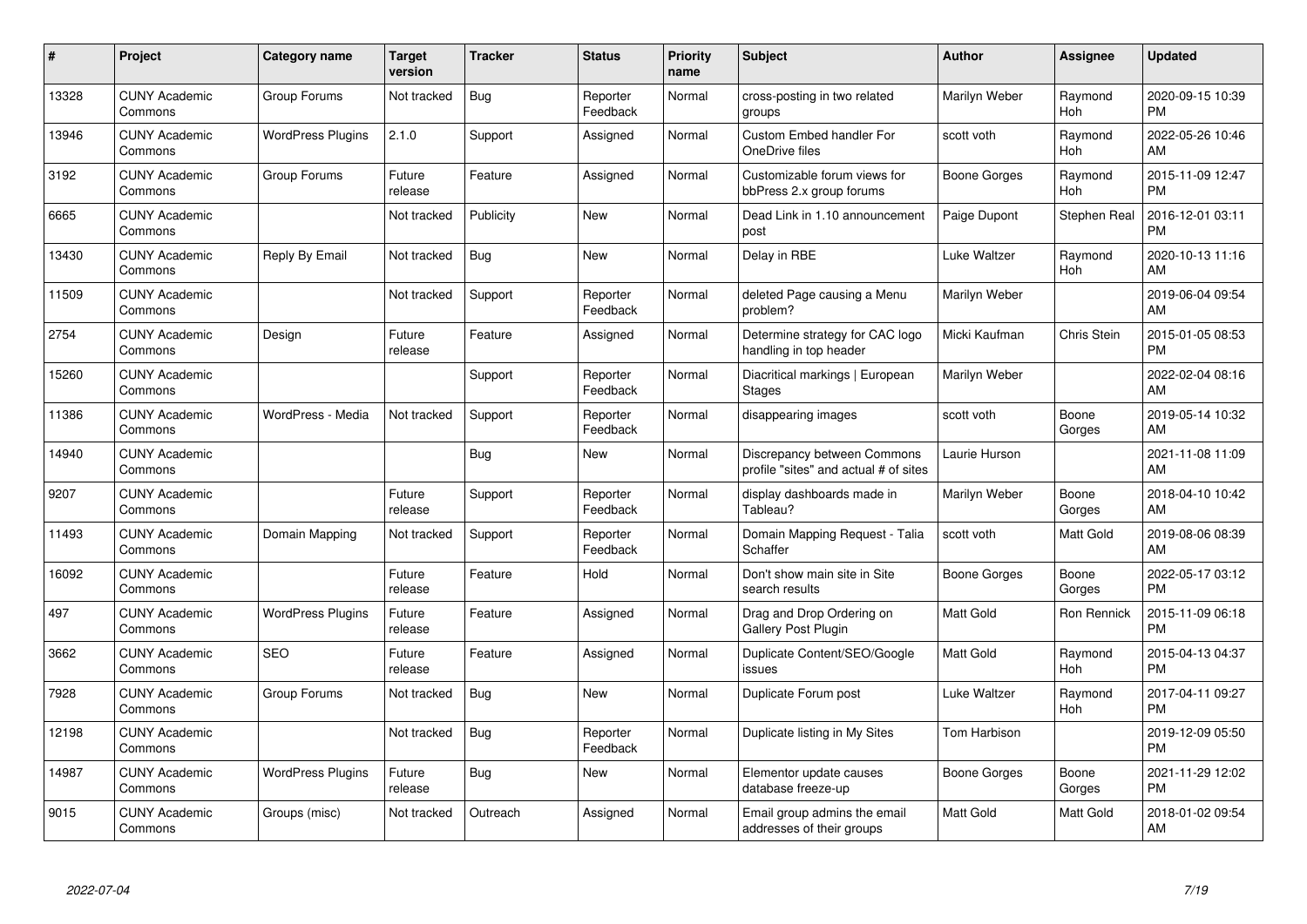| #     | Project                         | <b>Category name</b>      | Target<br>version | <b>Tracker</b> | <b>Status</b>        | Priority<br>name | <b>Subject</b>                                                           | <b>Author</b>    | <b>Assignee</b>     | <b>Updated</b>                |
|-------|---------------------------------|---------------------------|-------------------|----------------|----------------------|------------------|--------------------------------------------------------------------------|------------------|---------------------|-------------------------------|
| 12382 | <b>CUNY Academic</b><br>Commons | Membership                | Not tracked       | Support        | <b>New</b>           | Normal           | Email request change                                                     | Marilyn Weber    | Marilyn<br>Weber    | 2020-02-06 12:56<br><b>PM</b> |
| 9289  | <b>CUNY Academic</b><br>Commons | <b>WordPress Plugins</b>  | Future<br>release | Bug            | Reporter<br>Feedback | Normal           | Email Users Plugin                                                       | Laurie Hurson    | Boone<br>Gorges     | 2018-10-24 12:34<br><b>PM</b> |
| 12121 | <b>CUNY Academic</b><br>Commons | <b>WordPress Plugins</b>  | 2.0.3             | Feature        | Reporter<br>Feedback | Normal           | Embedding H5P Iframes on<br><b>Commons Site</b>                          | Laurie Hurson    | Boone<br>Gorges     | 2022-06-29 11:32<br>AM        |
| 4253  | <b>CUNY Academic</b><br>Commons | <b>Public Portfolio</b>   | Future<br>release | Design/UX      | <b>New</b>           | Normal           | Encourage users to add portfolio<br>content                              | Samantha Raddatz | Samantha<br>Raddatz | 2015-07-07 11:32<br>AM        |
| 11860 | <b>CUNY Academic</b><br>Commons | Registration              | Future<br>release | Feature        | <b>New</b>           | Normal           | <b>Ensure Students Are Aware They</b><br>Can Use Aliases At Registration | scott voth       |                     | 2019-09-24 08:46<br>AM        |
| 15655 | <b>CUNY Academic</b><br>Commons |                           | 2.0.3             | Support        | Reporter<br>Feedback | Normal           | Event Aggregator plugin?                                                 | Marilyn Weber    |                     | 2022-06-29 11:32<br>AM        |
| 4592  | <b>CUNY Academic</b><br>Commons | Events                    | Future<br>release | Design/UX      | <b>New</b>           | Normal           | Event Creation - Venue Dropdown<br>Slow                                  | Samantha Raddatz | Boone<br>Gorges     | 2015-09-14 04:56<br><b>PM</b> |
| 15565 | <b>CUNY Academic</b><br>Commons |                           |                   | Support        | <b>New</b>           | Normal           | Events - send updates to an email<br>listserv                            | Marilyn Weber    |                     | 2022-03-10 01:06<br><b>PM</b> |
| 5696  | <b>CUNY Academic</b><br>Commons | Events                    | Future<br>release | Feature        | Assigned             | Normal           | Events Calendar - display options<br>calendar aggregation                | <b>Matt Gold</b> | Boone<br>Gorges     | 2016-10-13 11:44<br>AM        |
| 4438  | <b>CUNY Academic</b><br>Commons | Events                    | Future<br>release | <b>Bug</b>     | Assigned             | Normal           | Events Calendar - Export<br><b>Recurring Events</b>                      | scott voth       | Daniel Jones        | 2016-05-23 04:25<br>PM        |
| 11120 | <b>CUNY Academic</b><br>Commons | <b>WordPress Plugins</b>  | Not tracked       | Bug            | Reporter<br>Feedback | Normal           | Events Manager Events Not<br>Showing Up                                  | Mark Webb        |                     | 2019-02-27 04:10<br><b>PM</b> |
| 14398 | <b>CUNY Academic</b><br>Commons |                           | Not tracked       | Support        | Reporter<br>Feedback | Normal           | Events plug-in notification problem                                      | Marilyn Weber    |                     | 2021-05-11 11:21<br>AM        |
| 6298  | <b>CUNY Academic</b><br>Commons | User Experience           | Not tracked       | Design/UX      | Assigned             | Normal           | Examine data from survey                                                 | Matt Gold        | Margaret<br>Galvan  | 2016-10-14 12:16<br>PM.       |
| 6078  | <b>CUNY Academic</b><br>Commons | Blogs (BuddyPress)        | Future<br>release | Feature        | New                  | Normal           | <b>Explore Adding Network Blog</b><br>Metadata Plugin                    | Luke Waltzer     | Luke Waltzer        | 2016-10-11 10:29<br><b>PM</b> |
| 5581  | <b>CUNY Academic</b><br>Commons | Analytics                 | Future<br>release | Feature        | Assigned             | Normal           | <b>Explore alternatives to Google</b><br>Analytics                       | Matt Gold        | Valerie<br>Townsend | 2020-04-17 03:12<br><b>PM</b> |
| 4235  | <b>CUNY Academic</b><br>Commons |                           | Not tracked       | Design/UX      | Assigned             | Normal           | Explore user experience around<br>comments on forum topics vs docs       | Matt Gold        | Samantha<br>Raddatz | 2015-07-21 10:23<br>AM        |
| 500   | <b>CUNY Academic</b><br>Commons | BuddyPress (misc)         | Future<br>release | Feature        | Assigned             | Normal           | <b>Export Group Data</b>                                                 | <b>Matt Gold</b> | Boone<br>Gorges     | 2010-12-19 12:09<br><b>PM</b> |
| 8835  | <b>CUNY Academic</b><br>Commons | <b>Blogs (BuddyPress)</b> | Future<br>release | Feature        | New                  | Normal           | Extend cuny is shortlinks to sites                                       | Luke Waltzer     | Boone<br>Gorges     | 2022-04-26 11:59<br>AM        |
| 13199 | <b>CUNY Academic</b><br>Commons | Group Forums              | Future<br>release | Feature        | <b>New</b>           | Normal           | Favoring Groups over bbPress<br>plugin                                   | Colin McDonald   | Colin<br>McDonald   | 2021-11-19 12:28<br>PM        |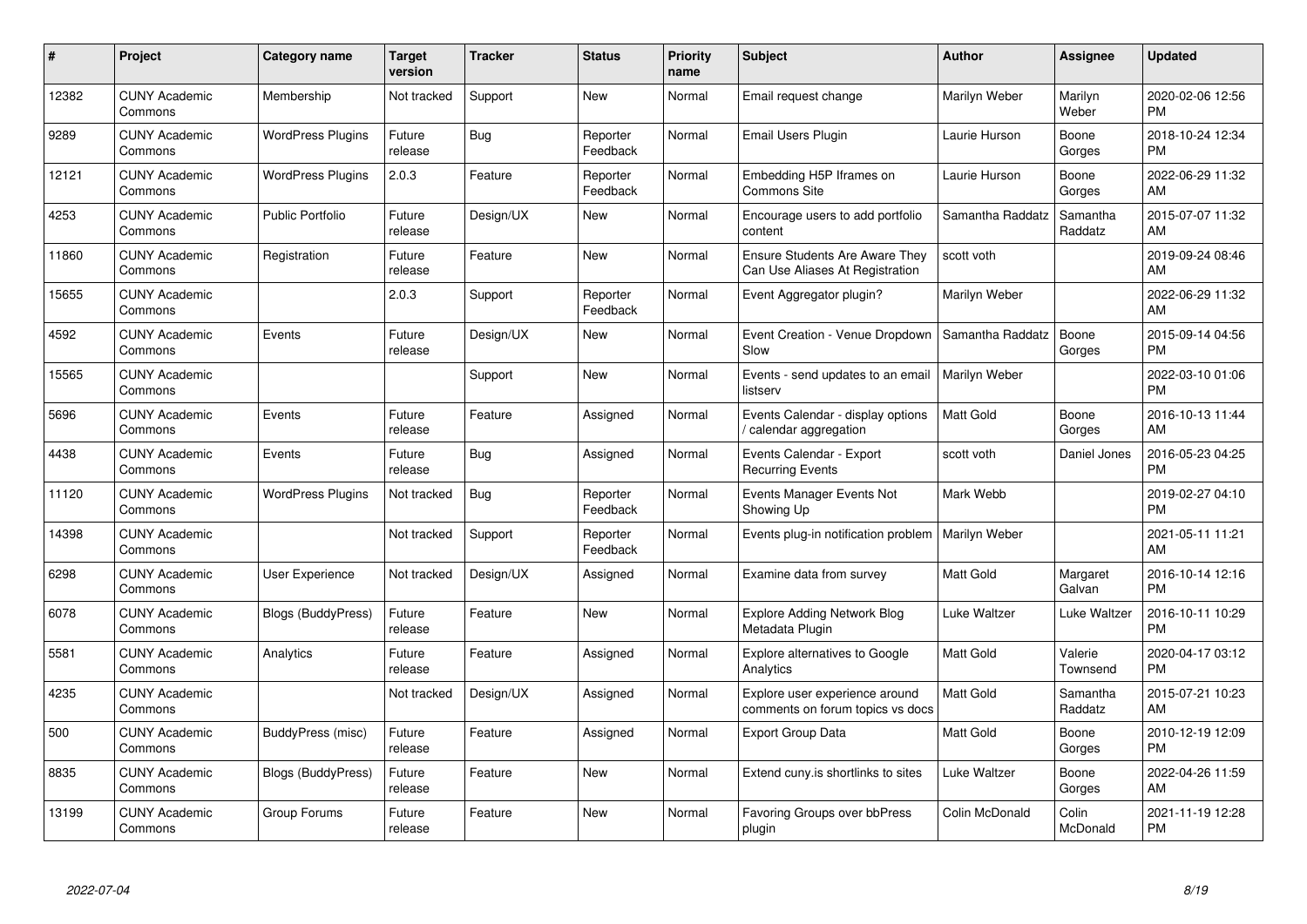| #     | Project                         | <b>Category name</b>       | <b>Target</b><br>version | <b>Tracker</b> | <b>Status</b>        | Priority<br>name | <b>Subject</b>                                                                    | Author              | <b>Assignee</b>     | <b>Updated</b>                |
|-------|---------------------------------|----------------------------|--------------------------|----------------|----------------------|------------------|-----------------------------------------------------------------------------------|---------------------|---------------------|-------------------------------|
| 412   | <b>CUNY Academic</b><br>Commons | <b>WordPress Themes</b>    | Future<br>release        | Feature        | Assigned             | Normal           | <b>Featured Themes</b>                                                            | <b>Matt Gold</b>    | Dominic<br>Giglio   | 2015-01-05 08:44<br><b>PM</b> |
| 3458  | <b>CUNY Academic</b><br>Commons | Groups (misc)              | Future<br>release        | Feature        | Assigned             | Normal           | Filter Members of Group by<br>Campus                                              | Michael Smith       | Samantha<br>Raddatz | 2014-09-26 08:32<br><b>PM</b> |
| 6426  | <b>CUNY Academic</b><br>Commons | Spam/Spam<br>Prevention    | Future<br>release        | Feature        | Assigned             | Normal           | Force captcha on all comments?                                                    | Matt Gold           | <b>Tahir Butt</b>   | 2016-10-24 02:06<br><b>PM</b> |
| 13650 | <b>CUNY Academic</b><br>Commons | Group Library              | Future<br>release        | Feature        | New                  | Normal           | Forum Attachments in Group<br>Library                                             | Laurie Hurson       |                     | 2021-11-19 12:30<br><b>PM</b> |
| 3059  | <b>CUNY Academic</b><br>Commons | Group Forums               | Future<br>release        | Design/UX      | <b>New</b>           | Normal           | Forum Post Permissable Content<br><b>Explanatory Text</b>                         | Chris Stein         | Chris Stein         | 2015-04-02 11:27<br>AM        |
| 5397  | <b>CUNY Academic</b><br>Commons | Social Paper               | Future<br>release        | Feature        | New                  | Normal           | frustrating to have to<br>enable/disable in SP                                    | Marilyn Weber       | Samantha<br>Raddatz | 2016-04-20 03:39<br><b>PM</b> |
| 15210 | <b>CUNY Academic</b><br>Commons | Analytics                  | Not tracked              | Design/UX      | New                  | Normal           | Google Analytics improvements                                                     | Colin McDonald      | Boone<br>Gorges     | 2022-05-24 10:47<br>AM        |
| 6014  | <b>CUNY Academic</b><br>Commons | Publicity                  | Future<br>release        | Publicity      | Reporter<br>Feedback | Normal           | Google search listing                                                             | <b>Matt Gold</b>    | Boone<br>Gorges     | 2016-09-21 03:48<br><b>PM</b> |
| 4481  | <b>CUNY Academic</b><br>Commons | Events                     | Future<br>release        | Feature        | New                  | Normal           | Group admins/mods should have<br>the ability to unlink an event from<br>the group | <b>Boone Gorges</b> | Boone<br>Gorges     | 2017-04-24 03:53<br><b>PM</b> |
| 1544  | <b>CUNY Academic</b><br>Commons | Groups (misc)              | Future<br>release        | Feature        | Reporter<br>Feedback | Normal           | Group Filtering and Sorting                                                       | <b>Matt Gold</b>    | Chris Stein         | 2019-03-01 02:25<br><b>PM</b> |
| 308   | <b>CUNY Academic</b><br>Commons | Registration               | Future<br>release        | Feature        | New                  | Normal           | Group recommendations for<br>signup process                                       | Boone Gorges        | Samantha<br>Raddatz | 2015-11-09 05:07<br><b>PM</b> |
| 11879 | <b>CUNY Academic</b><br>Commons |                            | Not tracked              | Bug            | <b>New</b>           | Normal           | Hypothesis comments appearing<br>on multiple, different pdfs across<br>blogs      | Laurie Hurson       | Laurie Hurson       | 2019-09-19 02:39<br><b>PM</b> |
| 11131 | <b>CUNY Academic</b><br>Commons |                            | Future<br>release        | Feature        | Reporter<br>Feedback | Normal           | Image Annotation Plugins                                                          | Laurie Hurson       |                     | 2019-02-26 11:33<br>AM        |
| 2832  | <b>CUNY Academic</b><br>Commons | <b>Public Portfolio</b>    | Future<br>release        | Feature        | Assigned             | Normal           | Improve interface for (not)<br>auto-linking profile fields                        | Boone Gorges        | Chris Stein         | 2015-01-05 08:52<br><b>PM</b> |
| 3770  | <b>CUNY Academic</b><br>Commons | <b>Public Portfolio</b>    | Future<br>release        | Feature        | Assigned             | Normal           | Improve Layout/Formatting of<br>Positions Area on Public Portfolios               | <b>Matt Gold</b>    | Chris Stein         | 2015-04-01 09:17<br><b>PM</b> |
| 12042 | <b>CUNY Academic</b><br>Commons | <b>Email Notifications</b> | Future<br>release        | Feature        | New                  | Normal           | Improved error logging for BPGES<br>send queue                                    | Boone Gorges        | Boone<br>Gorges     | 2021-11-19 12:25<br>PM        |
| 12091 | <b>CUNY Academic</b><br>Commons | Group Files                | Future<br>release        | Feature        | New                  | Normal           | Improved pre-upload file validation   Boone Gorges<br>for bp-group-documents      |                     | Boone<br>Gorges     | 2019-11-14 01:21<br>PM        |
| 11834 | <b>CUNY Academic</b><br>Commons | <b>Group Files</b>         | Future<br>release        | Feature        | New                  | Normal           | Improved tools for managing<br>group file folders                                 | Boone Gorges        | Sonja Leix          | 2019-09-06 03:55<br><b>PM</b> |
| 13358 | <b>CUNY Academic</b><br>Commons | Group Forums               | Future<br>release        | Feature        | New                  | Normal           | Improved UI for group forum<br>threading settings                                 | <b>Boone Gorges</b> | Raymond<br>Hoh      | 2021-11-19 12:27<br><b>PM</b> |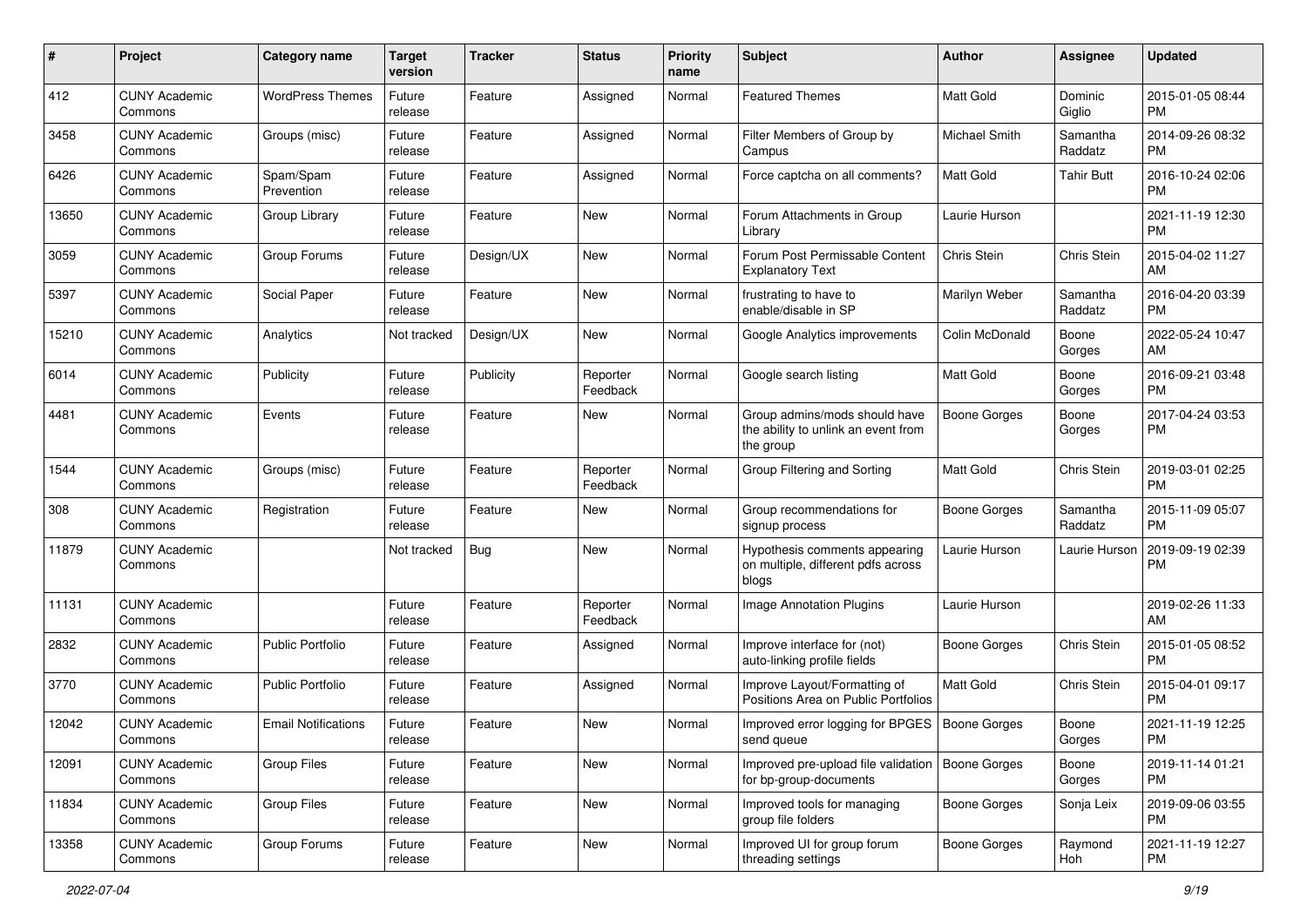| #     | Project                         | <b>Category name</b>     | <b>Target</b><br>version | <b>Tracker</b> | <b>Status</b>        | Priority<br>name | <b>Subject</b>                                                                                                                               | Author                  | <b>Assignee</b>     | <b>Updated</b>                |
|-------|---------------------------------|--------------------------|--------------------------|----------------|----------------------|------------------|----------------------------------------------------------------------------------------------------------------------------------------------|-------------------------|---------------------|-------------------------------|
| 4903  | <b>CUNY Academic</b><br>Commons | Events                   | Future<br>release        | Design/UX      | Assigned             | Normal           | Improving visual appearance of<br>event calendars                                                                                            | <b>Matt Gold</b>        | Boone<br>Gorges     | 2016-10-13 11:51<br>AM        |
| 435   | <b>CUNY Academic</b><br>Commons | BuddyPress (misc)        | Future<br>release        | Feature        | Assigned             | Normal           | Include Avatar Images in Forum<br><b>Post Notification Emails</b>                                                                            | <b>Matt Gold</b>        | Boone<br>Gorges     | 2010-12-08 12:40<br><b>PM</b> |
| 14792 | <b>CUNY Academic</b><br>Commons |                          |                          | <b>Bug</b>     | New                  | Normal           | Inconsistent email notifications<br>from gravity forms                                                                                       | Raffi<br>Khatchadourian |                     | 2021-10-04 01:50<br><b>PM</b> |
| 3536  | <b>CUNY Academic</b><br>Commons | My Commons               | Future<br>release        | Feature        | Assigned             | Normal           | Infinite Scroll on My Commons<br>page                                                                                                        | <b>Matt Gold</b>        | Raymond<br>Hoh      | 2015-04-13 04:42<br><b>PM</b> |
| 9947  | <b>CUNY Academic</b><br>Commons | <b>WordPress Plugins</b> | Future<br>release        | Feature        | Reporter<br>Feedback | Normal           | Install H5P quiz plugin                                                                                                                      | <b>Matt Gold</b>        | Boone<br>Gorges     | 2018-09-11 11:01<br>AM        |
| 16314 | <b>CUNY Academic</b><br>Commons | <b>WordPress Plugins</b> |                          | Feature        | New                  | Normal           | Install Multicollab plug-in?                                                                                                                 | Raffi<br>Khatchadourian |                     | 2022-06-29 03:44<br><b>PM</b> |
| 3768  | <b>CUNY Academic</b><br>Commons | <b>Public Portfolio</b>  | Future<br>release        | Feature        | Assigned             | Normal           | Institutions/Past positions on<br>public portfolios                                                                                          | <b>Matt Gold</b>        | Boone<br>Gorges     | 2018-04-23 10:44<br>AM        |
| 11556 | <b>CUNY Academic</b><br>Commons | Courses                  | Not tracked              | Bug            | Reporter<br>Feedback | Normal           | Instructor name given in course<br>listing                                                                                                   | Tom Harbison            |                     | 2019-06-25 04:12<br><b>PM</b> |
| 9908  | <b>CUNY Academic</b><br>Commons |                          | Not tracked              | Feature        | New                  | Normal           | Is it possible to send email<br>updates to users (or an email<br>address not on the list) for only a<br>single page AFTER being<br>prompted? | <b>Michael Shields</b>  | scott voth          | 2018-06-11 01:34<br><b>PM</b> |
| 13048 | <b>CUNY Academic</b><br>Commons | Shortcodes and<br>embeds | Future<br>release        | Feature        | New                  | Normal           | Jupyter Notebooks support                                                                                                                    | <b>Boone Gorges</b>     |                     | 2020-07-14 11:46<br>AM        |
| 13370 | <b>CUNY Academic</b><br>Commons | Group Library            | Future<br>release        | Feature        | New                  | Normal           | Library bulk deletion and folder<br>editing                                                                                                  | Colin McDonald          | Boone<br>Gorges     | 2020-10-13 10:41<br>AM        |
| 377   | <b>CUNY Academic</b><br>Commons | BuddyPress (misc)        | Future<br>release        | Feature        | Assigned             | Normal           | Like buttons                                                                                                                                 | <b>Matt Gold</b>        | Boone<br>Gorges     | 2010-11-16 05:13<br>PM.       |
| 3565  | <b>CUNY Academic</b><br>Commons | My Commons               | Not tracked              | Documentation  | New                  | Normal           | Load Newest inconsistencies                                                                                                                  | Chris Stein             | scott voth          | 2015-11-09 01:16<br><b>PM</b> |
| 5679  | <b>CUNY Academic</b><br>Commons | Analytics                | Not tracked              | Feature        | <b>New</b>           | Normal           | Logged In Users for GA                                                                                                                       | Valerie Townsend        | Valerie<br>Townsend | 2016-06-11 09:49<br>AM        |
| 5268  | <b>CUNY Academic</b><br>Commons | Group Forums             | Future<br>release        | Bug            | Assigned             | Normal           | Long-time to post to multiple<br>groups                                                                                                      | Luke Waltzer            | Daniel Jones        | 2016-09-07 06:31<br><b>PM</b> |
| 8900  | <b>CUNY Academic</b><br>Commons | Accessibility            | Future<br>release        | Feature        | Assigned             | Normal           | Look into tools to enforce<br>accessibility in WP environment                                                                                | Matt Gold               | Boone<br>Gorges     | 2022-04-26 11:59<br>AM        |
| 11531 | <b>CUNY Academic</b><br>Commons | Events                   | Future<br>release        | Feature        | New                  | Normal           | Main Events calendar should<br>include non-public events that<br>user has access to                                                          | scott voth              | Boone<br>Gorges     | 2019-06-11 10:00<br>AM        |
| 1422  | <b>CUNY Academic</b><br>Commons | <b>BuddyPress Docs</b>   | Future<br>release        | Feature        | Assigned             | Normal           | Make "created Doc" activity icons<br>non-mini                                                                                                | <b>Boone Gorges</b>     | Boone<br>Gorges     | 2015-11-09 05:48<br><b>PM</b> |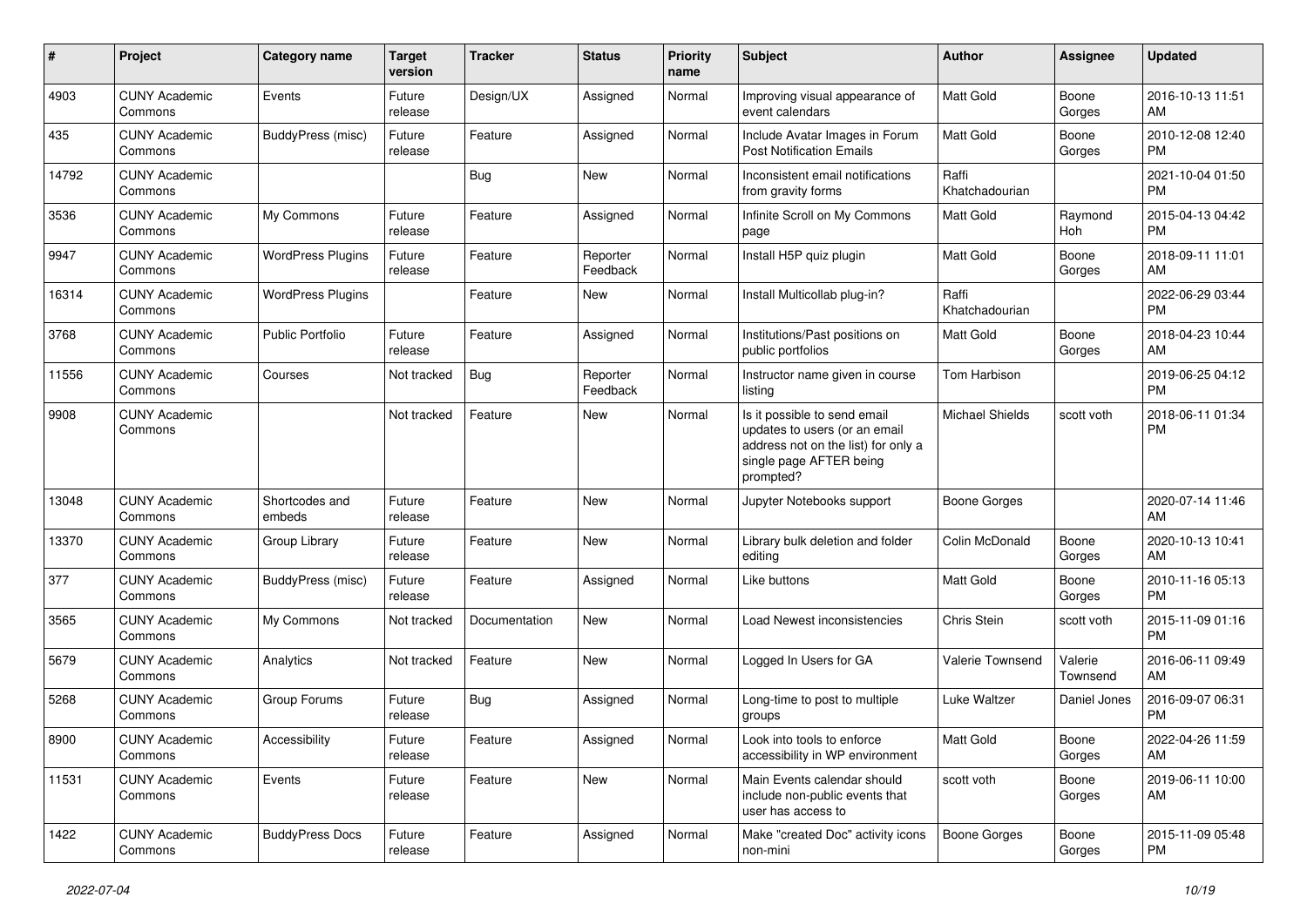| #     | Project                         | <b>Category name</b>           | <b>Target</b><br>version | <b>Tracker</b> | <b>Status</b>        | <b>Priority</b><br>name | <b>Subject</b>                                                    | <b>Author</b>    | <b>Assignee</b>   | <b>Updated</b>                |
|-------|---------------------------------|--------------------------------|--------------------------|----------------|----------------------|-------------------------|-------------------------------------------------------------------|------------------|-------------------|-------------------------------|
| 7115  | <b>CUNY Academic</b><br>Commons | Groups (misc)                  | Future<br>release        | Feature        | Reporter<br>Feedback | Normal                  | make licensing info clear during<br>group creation                | <b>Matt Gold</b> | Raymond<br>Hoh    | 2020-12-08 11:32<br>AM        |
| 14496 | <b>CUNY Academic</b><br>Commons | Domain Mapping                 | Future<br>release        | Bug            | New                  | Normal                  | Mapped domain SSO uses<br>third-party cookies                     | Raymond Hoh      | Raymond<br>Hoh    | 2021-05-24 04:03<br><b>PM</b> |
| 6995  | <b>CUNY Academic</b><br>Commons | Home Page                      | Not tracked              | <b>Bug</b>     | Assigned             | Normal                  | member filter on homepage not<br>working                          | <b>Matt Gold</b> | Raymond<br>Hoh    | 2016-12-11 09:46<br><b>PM</b> |
| 15757 | <b>CUNY Academic</b><br>Commons |                                |                          | <b>Bug</b>     | <b>New</b>           | Normal                  | Members # do not match                                            | Laurie Hurson    |                   | 2022-03-30 04:52<br><b>PM</b> |
| 10794 | <b>CUNY Academic</b><br>Commons | Performance                    | Not tracked              | Bug            | <b>New</b>           | Normal                  | Memcached connection<br>occasionally breaks                       | Boone Gorges     | Boone<br>Gorges   | 2018-12-06 03:30<br><b>PM</b> |
| 585   | <b>CUNY Academic</b><br>Commons | Group Forums                   | Future<br>release        | Feature        | Assigned             | Normal                  | Merge Forum Topics                                                | Sarah Morgano    | Boone<br>Gorges   | 2011-07-06 04:11<br><b>PM</b> |
| 13891 | <b>CUNY Academic</b><br>Commons | Internal Tools and<br>Workflow | 2.1.0                    | Feature        | <b>New</b>           | Normal                  | Migrate automated linting to<br>GitHub Actions                    | Boone Gorges     | Jeremy Felt       | 2022-06-29 11:13<br>AM        |
| 11392 | <b>CUNY Academic</b><br>Commons |                                | Future<br>release        | Bug            | <b>New</b>           | Normal                  | Migrate users away from<br><b>StatPress</b>                       | Boone Gorges     |                   | 2019-04-23 03:53<br><b>PM</b> |
| 10839 | <b>CUNY Academic</b><br>Commons | About page                     | Not tracked              | Support        | <b>New</b>           | Normal                  | <b>Mission Statement Needs</b><br>Revision                        | scott voth       | Matt Gold         | 2018-12-26 10:58<br>AM        |
| 3580  | <b>CUNY Academic</b><br>Commons | Group Blogs                    | Future<br>release        | Feature        | <b>New</b>           | Normal                  | Multiple blogs per group                                          | Boone Gorges     | Boone<br>Gorges   | 2018-02-20 02:02<br><b>PM</b> |
| 8992  | <b>NYCDH Community</b><br>Site  |                                |                          | Bug            | Assigned             | Normal                  | Multiple RBE error reports                                        | <b>Matt Gold</b> | Raymond<br>Hoh    | 2017-12-11 05:43<br><b>PM</b> |
| 3517  | <b>CUNY Academic</b><br>Commons | My Commons                     | Future<br>release        | Feature        | Assigned             | Normal                  | Mute/Unmute My Commons<br>updates                                 | <b>Matt Gold</b> | Raymond<br>Hoh    | 2015-11-09 01:19<br><b>PM</b> |
| 11968 | JustPublics@365<br>MediaCamp    |                                |                          | Feature        | <b>New</b>           | Normal                  | Nanoscience Retractable Display<br>Unit                           | Donald Cherry    | Bonnie<br>Eissner | 2021-02-19 08:50<br>AM        |
| 3419  | <b>CUNY Academic</b><br>Commons | Group Invitations              | 1.6.14                   | <b>Bug</b>     | Testing<br>Required  | Normal                  | Neatening the display of<br>messages on group requests            | <b>Matt Gold</b> | Boone<br>Gorges   | 2014-09-01 09:29<br><b>PM</b> |
| 11883 | <b>CUNY Academic</b><br>Commons | Help/Codex                     | Not tracked              | Support        | New                  | Normal                  | Need Embedding Help Page<br>Update (Tableau)                      | Anthony Wheeler  | scott voth        | 2019-09-24 08:49<br>AM        |
| 16255 | <b>CUNY Academic</b><br>Commons | WordPress (misc)               |                          | Bug            | <b>New</b>           | Normal                  | Need to define 'MULTISITE'<br>constant in wp-config.php           | Raymond Hoh      |                   | 2022-06-19 09:31<br>AM        |
| 15169 | <b>CUNY Academic</b><br>Commons |                                | 2.0.3                    | Support        | Reporter<br>Feedback | Normal                  | new Prelude website zipfiles for<br>custom theme and other files. | Marilyn Weber    |                   | 2022-06-29 11:32<br>AM        |
| 4972  | <b>CUNY Academic</b><br>Commons | Analytics                      | Not tracked              | Bug            | <b>New</b>           | Normal                  | <b>Newsletter Analytics</b>                                       | Stephen Real     | Matt Gold         | 2015-12-09 12:54<br><b>PM</b> |
| 10262 | <b>CUNY Academic</b><br>Commons |                                | Not tracked              | <b>Bug</b>     | Reporter<br>Feedback | Normal                  | Newsletter Plugin: Broken Image<br>at Bottom of All Newsletters   | Mark Webb        | Raymond<br>Hoh    | 2018-08-30 05:17<br><b>PM</b> |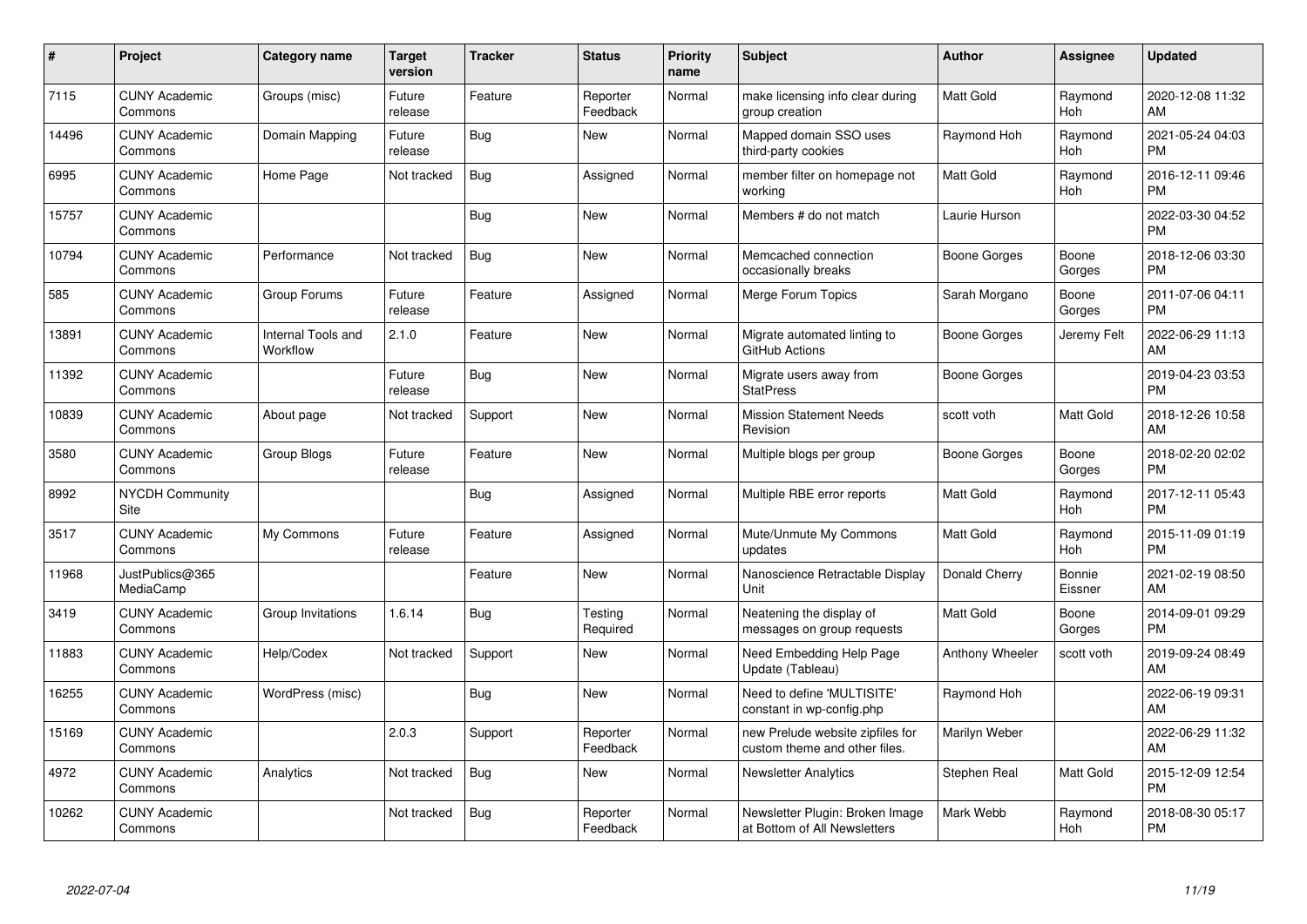| #     | Project                         | Category name                  | <b>Target</b><br>version | <b>Tracker</b> | <b>Status</b>        | Priority<br>name | <b>Subject</b>                                                      | <b>Author</b>        | <b>Assignee</b>     | <b>Updated</b>                |
|-------|---------------------------------|--------------------------------|--------------------------|----------------|----------------------|------------------|---------------------------------------------------------------------|----------------------|---------------------|-------------------------------|
| 12436 | <b>CUNY Academic</b><br>Commons |                                | Not tracked              | Bug            | Assigned             | Normal           | Nightly system downtime                                             | Boone Gorges         |                     | 2020-08-01 09:30<br>AM        |
| 15045 | <b>CUNY Academic</b><br>Commons |                                |                          | Support        | <b>New</b>           | Normal           | no result for KCeL in the search<br>box on the commons              | Marilyn Weber        |                     | 2021-12-10 11:29<br>AM        |
| 12004 | <b>CUNY Academic</b><br>Commons |                                | Not tracked              | Support        | Reporter<br>Feedback | Normal           | Notifications for spam blog<br>comments                             | Gina Cherry          | Raymond<br>Hoh      | 2019-11-01 12:05<br><b>PM</b> |
| 5317  | <b>CUNY Academic</b><br>Commons | Group Blogs                    | Not tracked              | <b>Bug</b>     | Reporter<br>Feedback | Normal           | Notifications of New Post Didn't<br>Come                            | Luke Waltzer         | Samantha<br>Raddatz | 2016-03-21 10:41<br><b>PM</b> |
| 14475 | <b>CUNY Academic</b><br>Commons |                                | Not tracked              | Publicity      | New                  | Normal           | OER Showcase Page                                                   | Laurie Hurson        | Laurie Hurson       | 2021-09-14 10:46<br>AM        |
| 5225  | <b>CUNY Academic</b><br>Commons | Registration                   | Future<br>release        | Feature        | Assigned             | Normal           | On-boarding Issues                                                  | Luke Waltzer         | Samantha<br>Raddatz | 2016-02-12 02:58<br><b>PM</b> |
| 10354 | <b>CUNY Academic</b><br>Commons | <b>Public Portfolio</b>        | Future<br>release        | Feature        | New                  | Normal           | Opt out of Having a Profile Page                                    | scott voth           | <b>Chris Stein</b>  | 2020-05-12 10:43<br>AM        |
| 3002  | <b>CUNY Academic</b><br>Commons | Search                         | Future<br>release        | Feature        | Assigned             | Normal           | Overhaul CAC search by using<br>external search appliance           | Boone Gorges         | Boone<br>Gorges     | 2020-07-15 03:05<br><b>PM</b> |
| 8976  | <b>CUNY Academic</b><br>Commons | Reply By Email                 | Not tracked              | Feature        | Assigned             | Normal           | Package RBE new topics posting?                                     | Matt Gold            | Raymond<br>Hoh      | 2017-12-04 02:34<br><b>PM</b> |
| 14074 | <b>CUNY Academic</b><br>Commons | WordPress (misc)               | Not tracked              | Support        | Reporter<br>Feedback | Normal           | page password protection problem                                    | Marilyn Weber        |                     | 2021-03-02 11:03<br>AM        |
| 8607  | <b>CUNY Academic</b><br>Commons |                                | Not tracked              | Support        | New                  | Normal           | Paypal?                                                             | Marilyn Weber        | Matt Gold           | 2018-05-15 01:37<br><b>PM</b> |
| 15194 | <b>CUNY Academic</b><br>Commons | Internal Tools and<br>Workflow | 2.1.0                    | Feature        | New                  | Normal           | PHPCS sniff for un-restored<br>switch_to_blog() calls               | Boone Gorges         | Jeremy Felt         | 2022-05-26 10:45<br>AM        |
| 2612  | <b>CUNY Academic</b><br>Commons |                                | Not tracked              | Publicity      | Assigned             | Normal           | Pinterest site for the Commons                                      | local admin          | Sarah<br>Morgano    | 2016-03-04 11:19<br>AM        |
| 11788 | <b>CUNY Academic</b><br>Commons | <b>WordPress Plugins</b>       | Future<br>release        | Support        | Reporter<br>Feedback | Normal           | Plugin Request - Browse Aloud                                       | scott voth           |                     | 2019-09-24 08:42<br>AM        |
| 14629 | <b>CUNY Academic</b><br>Commons |                                | Not tracked              | Bug            | Reporter<br>Feedback | Normal           | Possible Post Order Bug?                                            | <b>Syelle Graves</b> |                     | 2021-09-14 10:47<br>AM        |
| 3524  | <b>CUNY Academic</b><br>Commons | Documentation                  | Not tracked              | Documentation  | Assigned             | Normal           | Post describing all you can do<br>when starting up a new blog/group | <b>Matt Gold</b>     | scott voth          | 2014-10-04 12:56<br><b>PM</b> |
| 11771 | <b>CUNY Academic</b><br>Commons |                                | Not tracked              | Support        | Reporter<br>Feedback | Normal           | post displays in sections                                           | Marilyn Weber        |                     | 2019-08-20 10:34<br>AM        |
| 3510  | <b>CUNY Academic</b><br>Commons | Publicity                      | 1.7                      | Publicity      | Assigned             | Normal           | Post on the News Blog re: 'My<br>Commons'                           | Micki Kaufman        | Sarah<br>Morgano    | 2014-10-15 11:18<br>AM        |
| 10659 | <b>CUNY Academic</b><br>Commons | Group Forums                   | Future<br>release        | Feature        | Assigned             | Normal           | Post to multiple groups via email                                   | <b>Matt Gold</b>     | Raymond<br>Hoh      | 2018-11-15 12:54<br>AM        |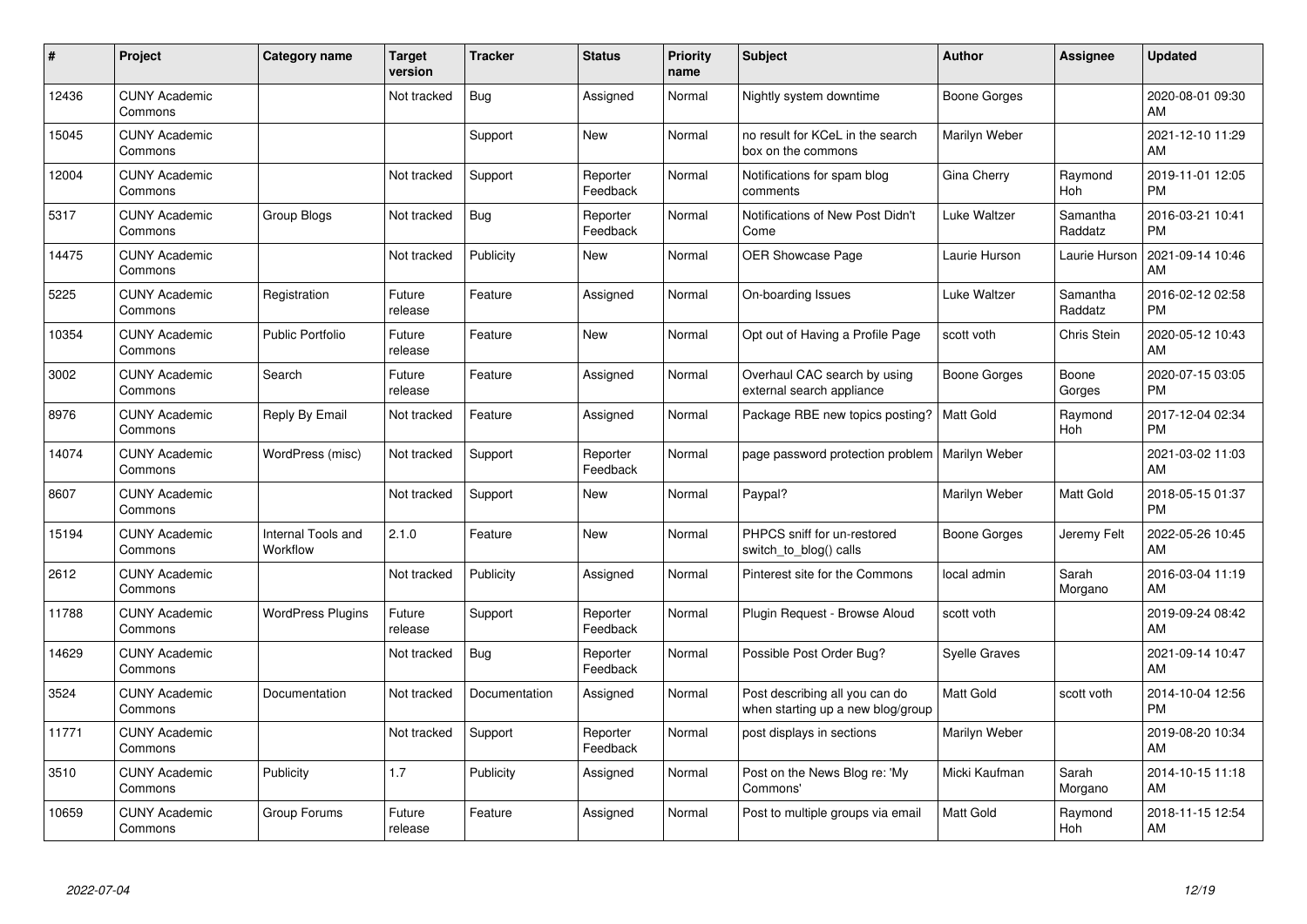| $\#$  | Project                         | <b>Category name</b>        | <b>Target</b><br>version | <b>Tracker</b> | <b>Status</b>        | Priority<br>name | <b>Subject</b>                                                  | <b>Author</b>    | Assignee            | <b>Updated</b>                |
|-------|---------------------------------|-----------------------------|--------------------------|----------------|----------------------|------------------|-----------------------------------------------------------------|------------------|---------------------|-------------------------------|
| 3506  | <b>CUNY Academic</b><br>Commons | Publicity                   | 1.7                      | Publicity      | <b>New</b>           | Normal           | Prepare 1.7 email messaging                                     | Micki Kaufman    | Micki<br>Kaufman    | 2014-10-01 12:36<br><b>PM</b> |
| 4986  | <b>CUNY Academic</b><br>Commons | ZenDesk                     | Not tracked              | Support        | Assigned             | Normal           | Prepare documentation for<br>Zendesk re web widget              | <b>Matt Gold</b> | Samantha<br>Raddatz | 2016-02-25 03:09<br><b>PM</b> |
| 3090  | <b>CUNY Academic</b><br>Commons | Twitter page                | Future<br>release        | Feature        | Assigned             | Normal           | Prevent Retweets from showing<br>up on Commons twitter page     | Matt Gold        | <b>Tahir Butt</b>   | 2016-10-24 11:31<br>AM        |
| 14900 | <b>CUNY Academic</b><br>Commons |                             | Not tracked              | Support        | Reporter<br>Feedback | Normal           | previous theme?                                                 | Marilyn Weber    |                     | 2021-10-25 10:31<br>AM        |
| 10580 | <b>CUNY Academic</b><br>Commons | Information<br>Architecture | Future<br>release        | Design/UX      | <b>New</b>           | Normal           | Primary nav item review                                         | Boone Gorges     | Sara Cannon         | 2022-06-28 01:29<br><b>PM</b> |
| 13286 | <b>CUNY Academic</b><br>Commons |                             | Not tracked              | Support        | <b>New</b>           | Normal           | problem connecting with<br><b>WordPress app</b>                 | Marilyn Weber    | Raymond<br>Hoh      | 2020-09-08 11:16<br>AM        |
| 9060  | <b>CUNY Academic</b><br>Commons | Commons In A Box            | Not tracked              | Bug            | Hold                 | Normal           | Problems with CBox image library<br>/ upload                    | Lisa Rhody       | Raymond<br>Hoh      | 2018-01-10 03:26<br><b>PM</b> |
| 4622  | <b>CUNY Academic</b><br>Commons | <b>Public Portfolio</b>     | Future<br>release        | Design/UX      | <b>New</b>           | Normal           | <b>Profile Visibility Settings</b>                              | Samantha Raddatz | Samantha<br>Raddatz | 2015-09-21 12:18<br><b>PM</b> |
| 5316  | <b>CUNY Academic</b><br>Commons | User Experience             | Future<br>release        | Feature        | Assigned             | Normal           | Prompt user email address<br>updates                            | Matt Gold        | Stephen Real        | 2016-12-21 03:30<br><b>PM</b> |
| 14842 | <b>CUNY Academic</b><br>Commons |                             | Not tracked              | Support        | Reporter<br>Feedback | Normal           | Question about widgets and block<br>editor                      | Gina Cherry      |                     | 2021-10-06 03:01<br><b>PM</b> |
| 8991  | <b>CUNY Academic</b><br>Commons | Reply By Email              | Not tracked              | Bug            | Hold                 | Normal           | RBE duplicate email message<br>issue                            | Matt Gold        | Raymond<br>Hoh      | 2018-02-18 08:53<br><b>PM</b> |
| 658   | <b>CUNY Academic</b><br>Commons | <b>WordPress Plugins</b>    | Future<br>release        | Feature        | Assigned             | Normal           | Rebulid Sitewide Tag Suggestion                                 | Matt Gold        | Boone<br>Gorges     | 2015-01-05 08:47<br><b>PM</b> |
| 653   | <b>CUNY Academic</b><br>Commons | Group Blogs                 | Future<br>release        | Feature        | Assigned             | Normal           | Redesign Integration of Groups<br>and Blogs                     | Matt Gold        | Samantha<br>Raddatz | 2015-11-09 05:40<br><b>PM</b> |
| 8836  | <b>CUNY Academic</b><br>Commons | <b>Blogs (BuddyPress)</b>   | Future<br>release        | Feature        | Assigned             | Normal           | Redesign site launch process                                    | Matt Gold        | Boone<br>Gorges     | 2019-10-03 02:49<br><b>PM</b> |
| 2881  | <b>CUNY Academic</b><br>Commons | <b>Public Portfolio</b>     | Future<br>release        | Feature        | Assigned             | Normal           | Redesign the UX for Profiles                                    | Chris Stein      | <b>Chris Stein</b>  | 2016-10-13 12:45<br><b>PM</b> |
| 1888  | <b>CUNY Academic</b><br>Commons | Home Page                   | Future<br>release        | Feature        | Assigned             | Normal           | Refactor BP MPO Activity Filter to<br>support proper pagination | Sarah Morgano    | Boone<br>Gorges     | 2014-05-01 07:11<br><b>PM</b> |
| 15883 | <b>CUNY Academic</b><br>Commons |                             | 2.1.0                    | Feature        | New                  | Normal           | Release BPGES update                                            | Boone Gorges     | Boone<br>Gorges     | 2022-05-26 10:39<br>AM        |
| 3369  | <b>CUNY Academic</b><br>Commons | Reply By Email              | Not tracked              | Outreach       | Hold                 | Normal           | Release reply by email to WP<br>plugin directory                | <b>Matt Gold</b> | Raymond<br>Hoh      | 2016-03-01 12:46<br><b>PM</b> |
| 10380 | CUNY Academic<br>Commons        | WordPress (misc)            | Future<br>release        | Feature        | In Progress          | Normal           | Remove blacklisted plugins                                      | Boone Gorges     |                     | 2022-04-26 12:00<br><b>PM</b> |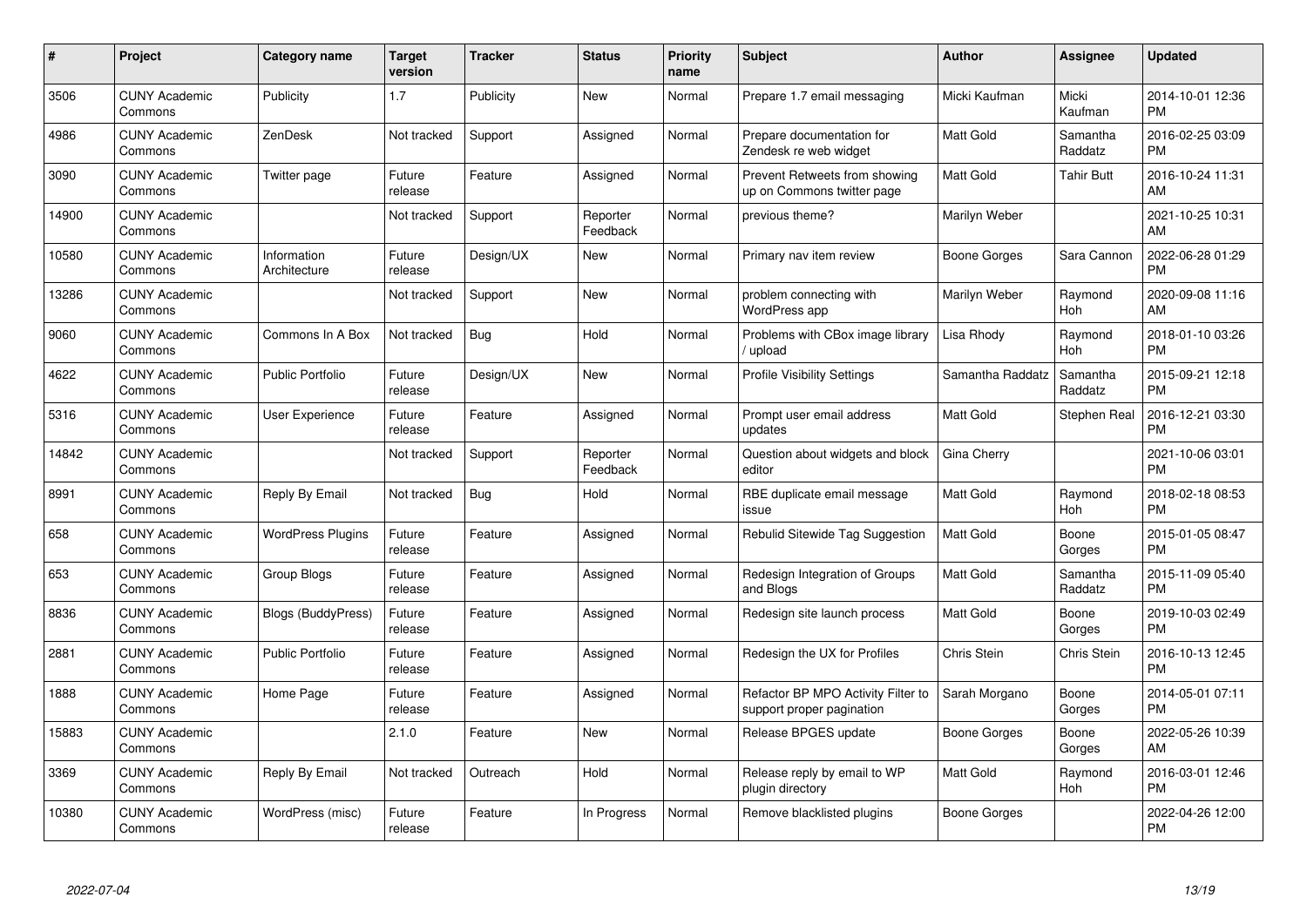| #     | Project                         | <b>Category name</b>       | <b>Target</b><br>version | <b>Tracker</b> | <b>Status</b>        | <b>Priority</b><br>name | <b>Subject</b>                                                             | <b>Author</b>           | <b>Assignee</b>     | <b>Updated</b>                |
|-------|---------------------------------|----------------------------|--------------------------|----------------|----------------------|-------------------------|----------------------------------------------------------------------------|-------------------------|---------------------|-------------------------------|
| 16110 | <b>CUNY Academic</b><br>Commons |                            |                          | Support        | Reporter<br>Feedback | Normal                  | remove Creative Commons<br>license from pages?                             | Marilyn Weber           | Raymond<br>Hoh      | 2022-05-17 06:11<br><b>PM</b> |
| 5826  | <b>CUNY Academic</b><br>Commons | <b>WordPress Plugins</b>   | Future<br>release        | Support        | Reporter<br>Feedback | Normal                  | <b>Remove Subscription Options</b><br>plugin from directory                | Sarah Morgano           | Sarah<br>Morgano    | 2016-10-21 04:14<br><b>PM</b> |
| 16199 | <b>CUNY Academic</b><br>Commons | <b>Directories</b>         | 2.0.3                    | <b>Bug</b>     | New                  | Normal                  | Removed "Semester" Filter from<br><b>Courses Directory</b>                 | Laurie Hurson           | Boone<br>Gorges     | 2022-06-29 11:32<br>AM        |
| 4388  | <b>CUNY Academic</b><br>Commons | WordPress (misc)           | Future<br>release        | Bug            | Assigned             | Normal                  | Repeated request for<br>authentication.                                    | Alice.Lynn<br>McMichael | Raymond<br>Hoh      | 2015-08-11 07:35<br><b>PM</b> |
| 1105  | <b>CUNY Academic</b><br>Commons | WordPress (misc)           | Future<br>release        | Feature        | Assigned             | Normal                  | Rephrase Blog Privacy Options                                              | Matt Gold               | Samantha<br>Raddatz | 2015-11-09 06:19<br><b>PM</b> |
| 11496 | <b>CUNY Academic</b><br>Commons | <b>Public Portfolio</b>    | 1.15.2                   | Support        | New                  | Normal                  | Replace Twitter Icon on Member<br>Portfolio page                           | scott voth              | Boone<br>Gorges     | 2019-06-06 01:03<br><b>PM</b> |
| 3577  | <b>CUNY Academic</b><br>Commons | My Commons                 | Future<br>release        | Design/UX      | Assigned             | Normal                  | Replies to items in My Commons                                             | <b>Matt Gold</b>        | Raymond<br>Hoh      | 2015-04-09 05:19<br><b>PM</b> |
| 5282  | <b>CUNY Academic</b><br>Commons | Social Paper               | Future<br>release        | Bug            | New                  | Normal                  | Replying via email directs to paper<br>but not individual comment.         | Marilyn Weber           | Raymond<br>Hoh      | 2016-03-02 01:48<br><b>PM</b> |
| 8902  | <b>CUNY Academic</b><br>Commons | Design                     | Not tracked              | Feature        | Assigned             | Normal                  | Report back on research on<br><b>BuddyPress themes</b>                     | Matt Gold               | Michael Smith       | 2017-11-10 12:31<br><b>PM</b> |
| 9979  | <b>CUNY Academic</b><br>Commons | <b>Email Notifications</b> | Not tracked              | <b>Bug</b>     | Reporter<br>Feedback | Normal                  | Reports of slow email activation<br>emails                                 | <b>Matt Gold</b>        | Boone<br>Gorges     | 2018-08-29 09:40<br><b>PM</b> |
| 16319 | <b>CUNY Academic</b><br>Commons | <b>WordPress Plugins</b>   | 2.0.3                    | Bug            | <b>New</b>           | Normal                  | Request for Events Calendar Pro<br>5.14.2 update                           | Raymond Hoh             | Raymond<br>Hoh      | 2022-07-01 04:16<br><b>PM</b> |
| 9420  | <b>CUNY Academic</b><br>Commons | cuny.is                    | Not tracked              | Feature        | New                  | Normal                  | Request for http://cuny.is/streams                                         | Raffi<br>Khatchadourian | Marilyn<br>Weber    | 2018-04-02 10:08<br>AM        |
| 4070  | <b>CUNY Academic</b><br>Commons | Analytics                  | Not tracked              | Support        | Assigned             | Normal                  | Request for JITP site analytics                                            | Matt Gold               | Seth Persons        | 2016-02-23 03:09<br><b>PM</b> |
| 16099 | <b>CUNY Academic</b><br>Commons |                            |                          | Support        | Reporter<br>Feedback | Normal                  | request for Newsletter Glue                                                | Marilyn Weber           |                     | 2022-05-13 12:14<br><b>PM</b> |
| 3475  | <b>CUNY Academic</b><br>Commons | Events                     | Future<br>release        | Feature        | Assigned             | Normal                  | Request to add plugin to<br>streamline room<br>booking/appointment booking | Naomi Barrettara        | Boone<br>Gorges     | 2014-12-01 05:14<br><b>PM</b> |
| 15604 | <b>CUNY Academic</b><br>Commons | <b>Email Notifications</b> | Future<br>release        | Feature        | Assigned             | Normal                  | Restructure Commons Group<br><b>Digest Email Messages</b>                  | <b>Matt Gold</b>        | Boone<br>Gorges     | 2022-05-26 10:45<br>AM        |
| 3759  | <b>CUNY Academic</b><br>Commons | WordPress (misc)           | Future<br>release        | Feature        | Assigned             | Normal                  | Review Interface for Adding Users<br>to Blogs                              | Matt Gold               | Boone<br>Gorges     | 2015-03-24 05:52<br><b>PM</b> |
| 16245 | <b>CUNY Academic</b><br>Commons | WordPress (misc)           |                          | Bug            | Reporter<br>Feedback | Normal                  | Save Button missing on<br>WordPress Profile page                           | scott voth              | Raymond<br>Hoh      | 2022-06-16 03:09<br><b>PM</b> |
| 12247 | <b>CUNY Academic</b><br>Commons | Publicity                  | Not tracked              | Support        | <b>New</b>           | Normal                  | <b>Screenshot of First Commons</b><br>Homepage                             | scott voth              | scott voth          | 2020-01-14 12:08<br><b>PM</b> |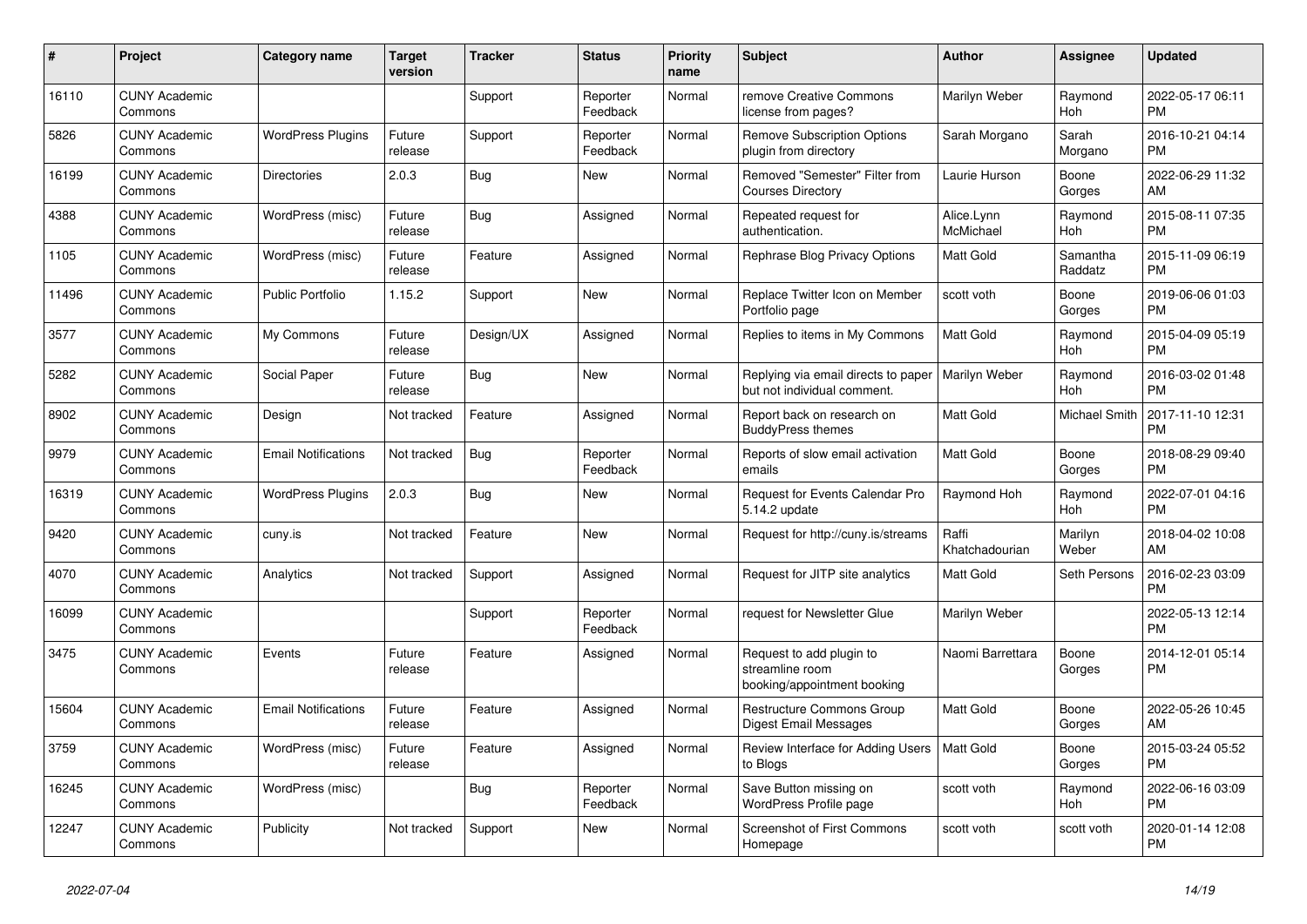| #     | Project                         | Category name           | <b>Target</b><br>version | <b>Tracker</b> | <b>Status</b>        | <b>Priority</b><br>name | <b>Subject</b>                                                                                | <b>Author</b>           | <b>Assignee</b>     | <b>Updated</b>                |
|-------|---------------------------------|-------------------------|--------------------------|----------------|----------------------|-------------------------|-----------------------------------------------------------------------------------------------|-------------------------|---------------------|-------------------------------|
| 1508  | <b>CUNY Academic</b><br>Commons | WordPress (misc)        | Future<br>release        | Feature        | Assigned             | Normal                  | Share login cookies across<br>mapped domains                                                  | Boone Gorges            | Boone<br>Gorges     | 2012-07-02 12:12<br><b>PM</b> |
| 11077 | <b>CUNY Academic</b><br>Commons | Events                  | Not tracked              | Feature        | Reporter<br>Feedback | Normal                  | Show event category description<br>in event list view                                         | Raffi<br>Khatchadourian |                     | 2019-02-12 10:38<br><b>PM</b> |
| 12484 | <b>CUNY Academic</b><br>Commons |                         | Not tracked              | Support        | Reporter<br>Feedback | Normal                  | Sign up Code for COIL Course<br>starting in March                                             | Laurie Hurson           | Matt Gold           | 2020-03-02 02:26<br><b>PM</b> |
| 12328 | <b>CUNY Academic</b><br>Commons |                         | Not tracked              | Support        | <b>New</b>           | Normal                  | Sign up Code for Non-CUNY<br>Faculty                                                          | Laurie Hurson           |                     | 2020-01-28 10:25<br>AM        |
| 4661  | <b>CUNY Academic</b><br>Commons | User Experience         | Future<br>release        | Bug            | Assigned             | Normal                  | <b>Simplify Events text</b>                                                                   | <b>Matt Gold</b>        | Samantha<br>Raddatz | 2015-10-02 09:06<br><b>PM</b> |
| 12438 | <b>CUNY Academic</b><br>Commons | Courses                 | Not tracked              | Bug            | <b>New</b>           | Normal                  | Site appearing twice                                                                          | Laurie Hurson           | Boone<br>Gorges     | 2020-02-18 01:34<br><b>PM</b> |
| 12360 | <b>CUNY Academic</b><br>Commons | <b>WordPress Themes</b> | Not tracked              | Bug            | Reporter<br>Feedback | Normal                  | site just says "DANTE We are<br>currently in maintenance mode,<br>please check back shortly." | Marilyn Weber           |                     | 2020-02-04 12:13<br><b>PM</b> |
| 15767 | <b>CUNY Academic</b><br>Commons | WordPress (misc)        |                          | Support        | <b>New</b>           | Normal                  | Site loading slowly                                                                           | scott voth              | Boone<br>Gorges     | 2022-04-04 08:56<br><b>PM</b> |
| 7022  | <b>CUNY Academic</b><br>Commons | Announcements           | Future<br>release        | Bug            | <b>New</b>           | Normal                  | Sitewide announcements should<br>be displayed on, and dismissable<br>from, mapped domains     | Boone Gorges            | Boone<br>Gorges     | 2018-03-22 10:18<br>AM        |
| 15816 | <b>CUNY Academic</b><br>Commons |                         | Not tracked              | Support        | <b>New</b>           | Normal                  | slow loading at SPS                                                                           | Marilyn Weber           |                     | 2022-04-05 01:26<br><b>PM</b> |
| 15242 | <b>CUNY Academic</b><br>Commons | Performance             | Not tracked              | Bug            | Reporter<br>Feedback | Normal                  | Slugist site                                                                                  | Raffi<br>Khatchadourian | Boone<br>Gorges     | 2022-02-07 11:14<br>AM        |
| 3511  | <b>CUNY Academic</b><br>Commons | Publicity               | 1.7                      | Publicity      | Assigned             | Normal                  | Social media for 1.7                                                                          | Micki Kaufman           | Sarah<br>Morgano    | 2014-10-14 03:32<br><b>PM</b> |
| 7981  | <b>CUNY Academic</b><br>Commons | Social Paper            | Future<br>release        | <b>Bug</b>     | <b>New</b>           | Normal                  | Social Paper comments should<br>not go to spam                                                | Luke Waltzer            | Boone<br>Gorges     | 2018-04-16 03:52<br><b>PM</b> |
| 5205  | <b>CUNY Academic</b><br>Commons | Social Paper            | Future<br>release        | Feature        | <b>New</b>           | Normal                  | Social Paper folders                                                                          | Marilyn Weber           |                     | 2016-02-11 10:24<br><b>PM</b> |
| 7663  | <b>CUNY Academic</b><br>Commons | Social Paper            | Future<br>release        | Bug            | New                  | Normal                  | Social Paper notifications not<br>formatted correctly on secondary<br>sites                   | Boone Gorges            | Boone<br>Gorges     | 2018-04-16 03:52<br><b>PM</b> |
| 1744  | <b>CUNY Academic</b><br>Commons | <b>BuddyPress Docs</b>  | Future<br>release        | Feature        | Assigned             | Normal                  | Spreadsheet-style Docs                                                                        | <b>Boone Gorges</b>     | Boone<br>Gorges     | 2015-11-09 06:13<br><b>PM</b> |
| 14908 | <b>CUNY Academic</b><br>Commons | Performance             |                          | <b>Bug</b>     | <b>New</b>           | Normal                  | Stale object cache on cdev                                                                    | Raymond Hoh             | Boone<br>Gorges     | 2021-12-07 09:45<br>AM        |
| 860   | <b>CUNY Academic</b><br>Commons | Design                  | Future<br>release        | Design/UX      | Assigned             | Normal                  | <b>Standardize Button Treatment</b><br>Across the Commons                                     | Chris Stein             | Chris Stein         | 2014-05-01 09:45<br>AM        |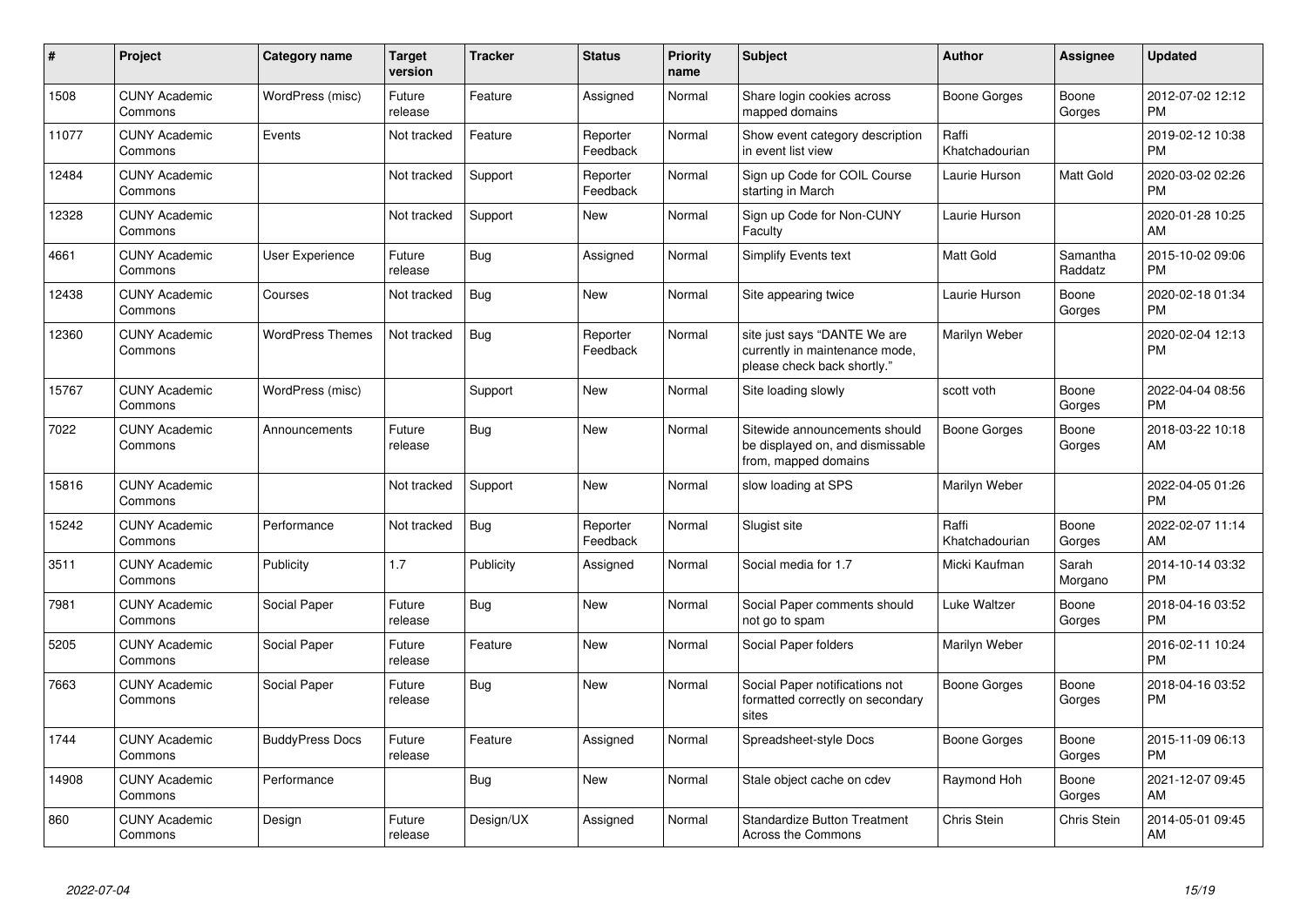| #     | <b>Project</b>                  | <b>Category name</b>     | <b>Target</b><br>version | <b>Tracker</b> | <b>Status</b>        | <b>Priority</b><br>name | <b>Subject</b>                                                                                               | Author               | Assignee            | <b>Updated</b>                |
|-------|---------------------------------|--------------------------|--------------------------|----------------|----------------------|-------------------------|--------------------------------------------------------------------------------------------------------------|----------------------|---------------------|-------------------------------|
| 2175  | <b>CUNY Academic</b><br>Commons | WordPress (misc)         | Not tracked              | Support        | Assigned             | Normal                  | Subscibe 2 vs. Jetpack<br>subscription options                                                               | local admin          | <b>Matt Gold</b>    | 2016-01-26 04:58<br><b>PM</b> |
| 11024 | <b>CUNY Academic</b><br>Commons | WordPress (misc)         | Future<br>release        | Bug            | <b>New</b>           | Normal                  | Subsites should not show "you<br>should update your .htaccess<br>now" notice after permalink setting<br>save | <b>Boone Gorges</b>  |                     | 2019-01-28 01:35<br><b>PM</b> |
| 9028  | <b>CUNY Academic</b><br>Commons | Onboarding               | Future<br>release        | Feature        | Assigned             | Normal                  | suggest groups to new members<br>during the registration process                                             | <b>Matt Gold</b>     | Chris Stein         | 2018-10-24 12:34<br><b>PM</b> |
| 5298  | <b>CUNY Academic</b><br>Commons |                          | Not tracked              | Publicity      | <b>New</b>           | Normal                  | <b>Survey Pop-Up Text</b>                                                                                    | Samantha Raddatz     | Samantha<br>Raddatz | 2016-03-22 12:27<br><b>PM</b> |
| 16177 | <b>CUNY Academic</b><br>Commons | Reply By Email           |                          | <b>Bug</b>     | <b>New</b>           | Normal                  | Switch to Inbound mode for RBE                                                                               | Raymond Hoh          | Raymond<br>Hoh      | 2022-05-30 04:32<br><b>PM</b> |
| 9515  | <b>CUNY Academic</b><br>Commons | <b>WordPress Plugins</b> | Not tracked              | <b>Bug</b>     | Reporter<br>Feedback | Normal                  | Text to Speech plugin - "More<br>Slowly" checkbox not working                                                | scott voth           | Boone<br>Gorges     | 2018-06-13 02:26<br><b>PM</b> |
| 9720  | <b>CUNY Academic</b><br>Commons | Authentication           | Future<br>release        | Feature        | <b>New</b>           | Normal                  | The Commons should be an<br>oAuth provider                                                                   | Boone Gorges         |                     | 2019-03-01 02:04<br><b>PM</b> |
| 8901  | <b>CUNY Academic</b><br>Commons | Accessibility            | Future<br>release        | Feature        | Assigned             | Normal                  | Theme analysis for accessibility                                                                             | Matt Gold            | Boone<br>Gorges     | 2022-04-26 11:59<br>AM        |
| 7828  | <b>CUNY Academic</b><br>Commons |                          | Not tracked              | Feature        | Assigned             | Normal                  | Theme Assessment 2017                                                                                        | Margaret Galvan      | Margaret<br>Galvan  | 2017-05-02 10:41<br><b>PM</b> |
| 8211  | <b>CUNY Academic</b><br>Commons | <b>WordPress Themes</b>  | Future<br>release        | Feature        | New                  | Normal                  | Theme Suggestions: Material<br>Design-Inspired Themes                                                        | Margaret Galvan      | Margaret<br>Galvan  | 2017-08-07 02:48<br><b>PM</b> |
| 12446 | <b>CUNY Academic</b><br>Commons | Groups (misc)            | Future<br>release        | Feature        | Reporter<br>Feedback | Normal                  | Toggle default site to group forum<br>posting                                                                | Laurie Hurson        | Laurie Hurson       | 2020-03-10 11:57<br>AM        |
| 11843 | <b>CUNY Academic</b><br>Commons | WordPress (misc)         | Future<br>release        | Design/UX      | <b>New</b>           | Normal                  | Tweaking the Gutenberg Editor<br>Interface                                                                   | Laurie Hurson        |                     | 2022-04-26 12:00<br><b>PM</b> |
| 14911 | <b>CUNY Academic</b><br>Commons | <b>WordPress Themes</b>  | Not tracked              | Support        | <b>New</b>           | Normal                  | Twentytwentyone theme                                                                                        | Marilyn Weber        |                     | 2021-10-28 10:37<br>AM        |
| 11545 | <b>CUNY Academic</b><br>Commons | <b>WordPress Plugins</b> | Not tracked              | Support        | <b>New</b>           | Normal                  | <b>Twitter searches in WordPress</b>                                                                         | Gina Cherry          | Matt Gold           | 2019-09-23 01:03<br><b>PM</b> |
| 9926  | <b>CUNY Academic</b><br>Commons | <b>WordPress Plugins</b> | Future<br>release        | Bug            | New                  | Normal                  | twitter-mentions-as-comments<br>cron jobs can run long                                                       | Boone Gorges         | Boone<br>Gorges     | 2018-10-24 12:34<br><b>PM</b> |
| 16318 | <b>CUNY Academic</b><br>Commons |                          |                          | Bug            | <b>New</b>           | Normal                  | Unable to Access block editor or<br>embed YouTube videos in new<br>pages, in one site only                   | <b>Syelle Graves</b> |                     | 2022-07-01 06:53<br><b>PM</b> |
| 2666  | <b>CUNY Academic</b><br>Commons | About page               | Not tracked              | Documentation  | Assigned             | Normal                  | <b>Update About Text</b>                                                                                     | Chris Stein          | Luke Waltzer        | 2016-03-04 11:19<br>AM        |
| 1460  | <b>CUNY Academic</b><br>Commons | Analytics                | Future<br>release        | Feature        | Assigned             | Normal                  | <b>Update System Report</b>                                                                                  | <b>Brian Foote</b>   | Boone<br>Gorges     | 2015-11-09 06:13<br><b>PM</b> |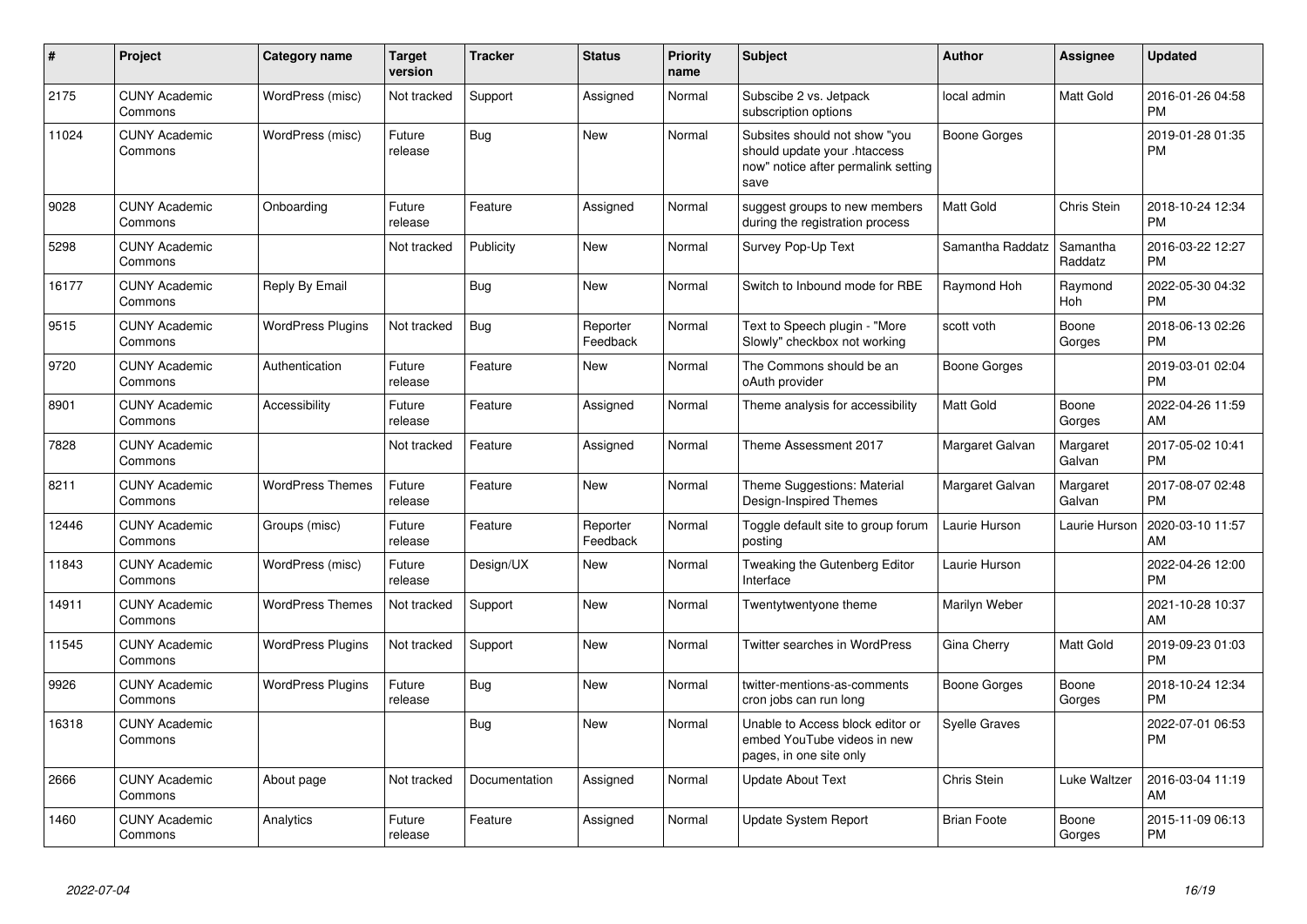| #     | Project                         | <b>Category name</b>      | <b>Target</b><br>version | <b>Tracker</b> | <b>Status</b>        | Priority<br>name | <b>Subject</b>                                                                                  | <b>Author</b>     | Assignee            | <b>Updated</b>                |
|-------|---------------------------------|---------------------------|--------------------------|----------------|----------------------|------------------|-------------------------------------------------------------------------------------------------|-------------------|---------------------|-------------------------------|
| 12392 | <b>CUNY Academic</b><br>Commons | Help/Codex                | Not tracked              | Documentation  | New                  | Normal           | <b>Updates to Common Commons</b><br>Questions on Help Page                                      | scott voth        | Margaret<br>Galvan  | 2020-02-11 10:53<br>AM        |
| 12350 | <b>CUNY Academic</b><br>Commons | <b>Blogs (BuddyPress)</b> | Not tracked              | Support        | Reporter<br>Feedback | Normal           | URL creation problem                                                                            | Marilyn Weber     |                     | 2020-02-03 11:27<br>AM        |
| 4027  | <b>CUNY Academic</b><br>Commons | Commons In A Box          | Not tracked              | Design/UX      | Assigned             | Normal           | Usability review of CBOX update<br>procedures                                                   | Matt Gold         | Samantha<br>Raddatz | 2015-05-11 06:36<br><b>PM</b> |
| 8898  | <b>CUNY Academic</b><br>Commons | Social Paper              | Not tracked              | Feature        | Assigned             | Normal           | Usage data on docs and social<br>paper                                                          | Matt Gold         | Matt Gold           | 2017-11-16 11:32<br>AM        |
| 10368 | <b>CUNY Academic</b><br>Commons |                           | Future<br>release        | Feature        | Assigned             | Normal           | Use ORCID data to populate<br>academic profile page                                             | Stephen Francoeur | Boone<br>Gorges     | 2018-09-25 01:53<br><b>PM</b> |
| 10040 | <b>CUNY Academic</b><br>Commons | WordPress (misc)          | Not tracked              | Bug            | Reporter<br>Feedback | Normal           | User doesn't see full list of themes                                                            | <b>Matt Gold</b>  | Boone<br>Gorges     | 2018-07-25 10:12<br>AM        |
| 14784 | <b>CUNY Academic</b><br>Commons |                           |                          | Support        | Reporter<br>Feedback | Normal           | User report of logo problem when<br>using Customizer theme                                      | Marilyn Weber     |                     | 2021-09-17 10:25<br>AM        |
| 10273 | <b>CUNY Academic</b><br>Commons | Registration              | Not tracked              | Support        | Reporter<br>Feedback | Normal           | users combining CF and campus<br>address                                                        | Marilyn Weber     |                     | 2019-09-18 10:58<br>AM        |
| 14538 | <b>CUNY Academic</b><br>Commons |                           | Not tracked              | Support        | Reporter<br>Feedback | Normal           | <b>Weebly To Commons</b>                                                                        | Laurie Hurson     |                     | 2021-09-14 10:47<br>AM        |
| 9941  | <b>CUNY Academic</b><br>Commons | Wiki                      | Not tracked              | Support        | Assigned             | Normal           | Wiki functionality                                                                              | <b>Matt Gold</b>  | Boone<br>Gorges     | 2018-06-26 10:57<br>AM        |
| 14483 | <b>CUNY Academic</b><br>Commons | WordPress - Media         | Not tracked              | Bug            | Reporter<br>Feedback | Normal           | <b>Wordpress PDF Embed Stopped</b><br>Working after JITP Media Clone                            | Patrick DeDauw    | Boone<br>Gorges     | 2021-05-20 01:51<br><b>PM</b> |
| 11517 | <b>CUNY Academic</b><br>Commons |                           | Not tracked              | Feature        | Assigned             | Normal           | wp-accessibility plugin should not<br>strip 'target="_blank"' by default                        | Boone Gorges      | Laurie Hurson       | 2019-09-24 09:57<br>AM        |
| 3691  | <b>CUNY Academic</b><br>Commons | <b>WordPress Plugins</b>  | Future<br>release        | Bug            | New                  | Normal           | <b>WPMU Domain Mapping</b><br>Debugging on cdev                                                 | Raymond Hoh       | Matt Gold           | 2014-12-12 09:04<br>AM        |
| 5234  | <b>CUNY Academic</b><br>Commons | Membership                | Future<br>release        | Feature        | Assigned             | Normal           | Write Unconfirmed patch for WP                                                                  | Boone Gorges      | Boone<br>Gorges     | 2016-10-24 11:18<br>AM        |
| 8675  | <b>CUNY Academic</b><br>Commons | User Onboarding           | Future<br>release        | Bug            | Reporter<br>Feedback | Low              | Add new User search screen calls<br>for the input of email address but<br>doesn't work with one | Paul Hebert       | Boone<br>Gorges     | 2017-10-11 11:17<br>AM        |
| 2223  | <b>CUNY Academic</b><br>Commons | <b>WordPress Plugins</b>  | Future<br>release        | Feature        | Assigned             | Low              | Add Participad to the CUNY<br><b>Academic Commons</b>                                           | <b>Matt Gold</b>  | Boone<br>Gorges     | 2014-09-17 10:03<br><b>PM</b> |
| 5016  | <b>CUNY Academic</b><br>Commons | Events                    | Future<br>release        | Feature        | Assigned             | Low              | Allow comments to be posted on<br>events                                                        | <b>Matt Gold</b>  | Raymond<br>Hoh      | 2019-03-01 02:23<br><b>PM</b> |
| 1167  | <b>CUNY Academic</b><br>Commons | <b>Email Invitations</b>  | Future<br>release        | Feature        | New                  | Low              | Allow email invitations to be resent                                                            | Boone Gorges      | Boone<br>Gorges     | 2015-11-12 12:53<br>AM        |
| 3354  | <b>CUNY Academic</b><br>Commons | Group Files               | Future<br>release        | Feature        | Assigned             | Low              | Allow Group Download of Multiple<br><b>Selected Files</b>                                       | Matt Gold         | Chris Stein         | 2014-08-01 08:50<br>AM        |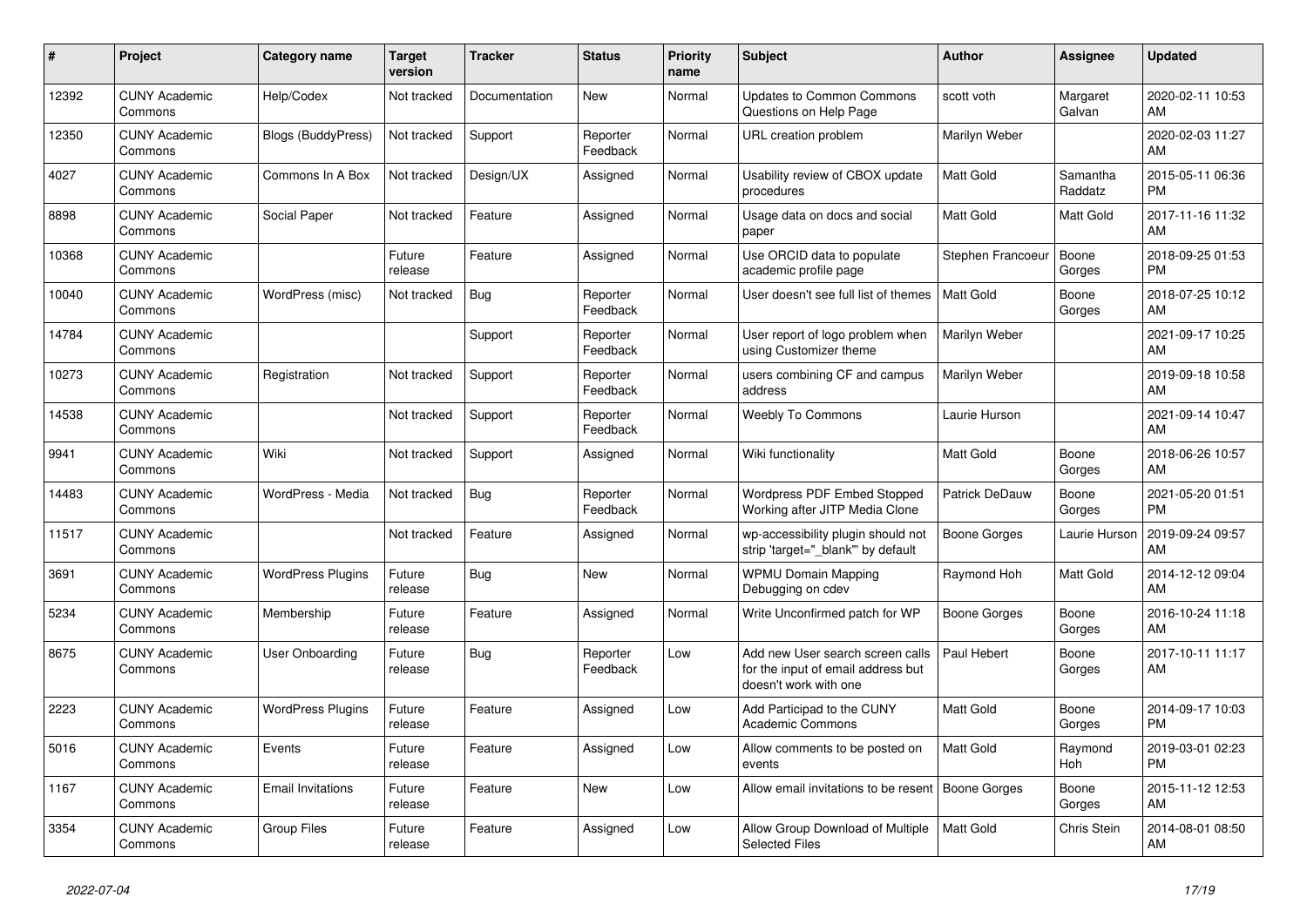| $\#$ | Project                         | Category name              | <b>Target</b><br>version | <b>Tracker</b> | <b>Status</b>        | <b>Priority</b><br>name | <b>Subject</b>                                                                                                                                        | Author                  | <b>Assignee</b>     | <b>Updated</b>                |
|------|---------------------------------|----------------------------|--------------------------|----------------|----------------------|-------------------------|-------------------------------------------------------------------------------------------------------------------------------------------------------|-------------------------|---------------------|-------------------------------|
| 1165 | <b>CUNY Academic</b><br>Commons | <b>Email Invitations</b>   | Future<br>release        | Feature        | Assigned             | Low                     | Allow saved lists of invitees under<br>Send Invites                                                                                                   | <b>Boone Gorges</b>     | Boone<br>Gorges     | 2015-11-09 06:03<br><b>PM</b> |
| 1166 | <b>CUNY Academic</b><br>Commons | <b>Email Invitations</b>   | Future<br>release        | Feature        | New                  | Low                     | Better organizational tools for Sent   Boone Gorges<br><b>Invites</b>                                                                                 |                         | Boone<br>Gorges     | 2015-11-09 06:02<br><b>PM</b> |
| 6749 | <b>CUNY Academic</b><br>Commons | Events                     | Future<br>release        | Bug            | <b>New</b>           | Low                     | BPEO iCal request can trigger<br>very large number of DB queries                                                                                      | Boone Gorges            | Raymond<br>Hoh      | 2016-11-15 10:09<br><b>PM</b> |
| 1417 | <b>CUNY Academic</b><br>Commons | <b>BuddyPress Docs</b>     | Future<br>release        | Feature        | Assigned             | Low                     | <b>Bulk actions for BuddyPress Docs</b>                                                                                                               | <b>Boone Gorges</b>     | Boone<br>Gorges     | 2016-10-17 10:41<br><b>PM</b> |
| 5058 | <b>CUNY Academic</b><br>Commons | Social Paper               | Future<br>release        | Feature        | <b>New</b>           | Low                     | Can there be a clearer signal that<br>even when comments have<br>already been made you add<br>comments by clicking on the side?<br>(SP suggestion #5) | Marilyn Weber           | Samantha<br>Raddatz | 2016-02-11 10:24<br><b>PM</b> |
| 940  | <b>CUNY Academic</b><br>Commons | Redmine                    | Future<br>release        | Feature        | Assigned             | Low                     | Communication with users after<br>releases                                                                                                            | <b>Matt Gold</b>        | Dominic<br>Giglio   | 2012-09-09 04:36<br><b>PM</b> |
| 6392 | <b>CUNY Academic</b><br>Commons | Group Forums               | Future<br>release        | Design/UX      | Assigned             | Low                     | Composition/Preview Panes in<br>Forum Posts                                                                                                           | Luke Waltzer            | Paige Dupont        | 2016-10-21 04:26<br><b>PM</b> |
| 3080 | <b>CUNY Academic</b><br>Commons | <b>Group Files</b>         | Future<br>release        | Feature        | Assigned             | Low                     | Create a system to keep track of<br>file changes                                                                                                      | Matt Gold               | Boone<br>Gorges     | 2014-02-26 10:04<br><b>PM</b> |
| 3615 | <b>CUNY Academic</b><br>Commons | Redmine                    | Not tracked              | Feature        | New                  | Low                     | Create Redmine issues via email                                                                                                                       | Dominic Giglio          | Boone<br>Gorges     | 2017-11-16 11:36<br>AM        |
| 333  | <b>CUNY Academic</b><br>Commons | <b>Email Notifications</b> | Future<br>release        | Feature        | Assigned             | Low                     | Delay Forum Notification Email<br>Delivery Until After Editing Period<br>Ends                                                                         | Matt Gold               | Raymond<br>Hoh      | 2015-11-09 06:01<br><b>PM</b> |
| 310  | <b>CUNY Academic</b><br>Commons | BuddyPress (misc)          | Future<br>release        | Feature        | Assigned             | Low                     | <b>Friend Request Email</b>                                                                                                                           | <b>Matt Gold</b>        | Samantha<br>Raddatz | 2015-11-09 05:08<br><b>PM</b> |
| 8498 | <b>CUNY Academic</b><br>Commons | <b>WordPress Plugins</b>   | Future<br>release        | Feature        | <b>New</b>           | Low                     | <b>Gravity Forms Email Users</b>                                                                                                                      | Raffi<br>Khatchadourian | Matt Gold           | 2017-10-13 12:58<br><b>PM</b> |
| 2013 | <b>CUNY Academic</b><br>Commons | Public Portfolio           | Future<br>release        | Feature        | Assigned             | Low                     | Have Profile Privacy Options show   Matt Gold<br>up only for filled-in fields                                                                         |                         | Boone<br>Gorges     | 2015-11-09 06:09<br><b>PM</b> |
| 3048 | <b>CUNY Academic</b><br>Commons | <b>Public Portfolio</b>    | Future<br>release        | Feature        | New                  | Low                     | Images for rich text profile fields                                                                                                                   | <b>Boone Gorges</b>     | Boone<br>Gorges     | 2014-02-19 12:56<br><b>PM</b> |
| 2577 | <b>NYCDH Community</b><br>Site  |                            |                          | Feature        | Assigned             | Low                     | Investigate Potential to Add Links<br>to the Forum                                                                                                    | Mark Newton             | Alex Gil            | 2013-05-16 09:40<br><b>PM</b> |
| 1456 | <b>CUNY Academic</b><br>Commons | Group Invitations          | Future<br>release        | Feature        | Reporter<br>Feedback | Low                     | Invite to Group Button from Profile<br>Field                                                                                                          | Matt Gold               | Samantha<br>Raddatz | 2015-11-09 05:59<br><b>PM</b> |
| 6389 | <b>CUNY Academic</b><br>Commons | <b>BuddyPress Docs</b>     | Future<br>release        | Feature        | New                  | Low                     | Make Discussion Area Visible<br>When Editing a Doc                                                                                                    | Luke Waltzer            | Boone<br>Gorges     | 2016-10-21 04:16<br><b>PM</b> |
| 58   | <b>CUNY Academic</b><br>Commons | BuddyPress (misc)          | Future<br>release        | Feature        | Assigned             | Low                     | Make member search sortable by<br>last name                                                                                                           | Roberta Brody           | Boone<br>Gorges     | 2010-08-26 02:38<br><b>PM</b> |